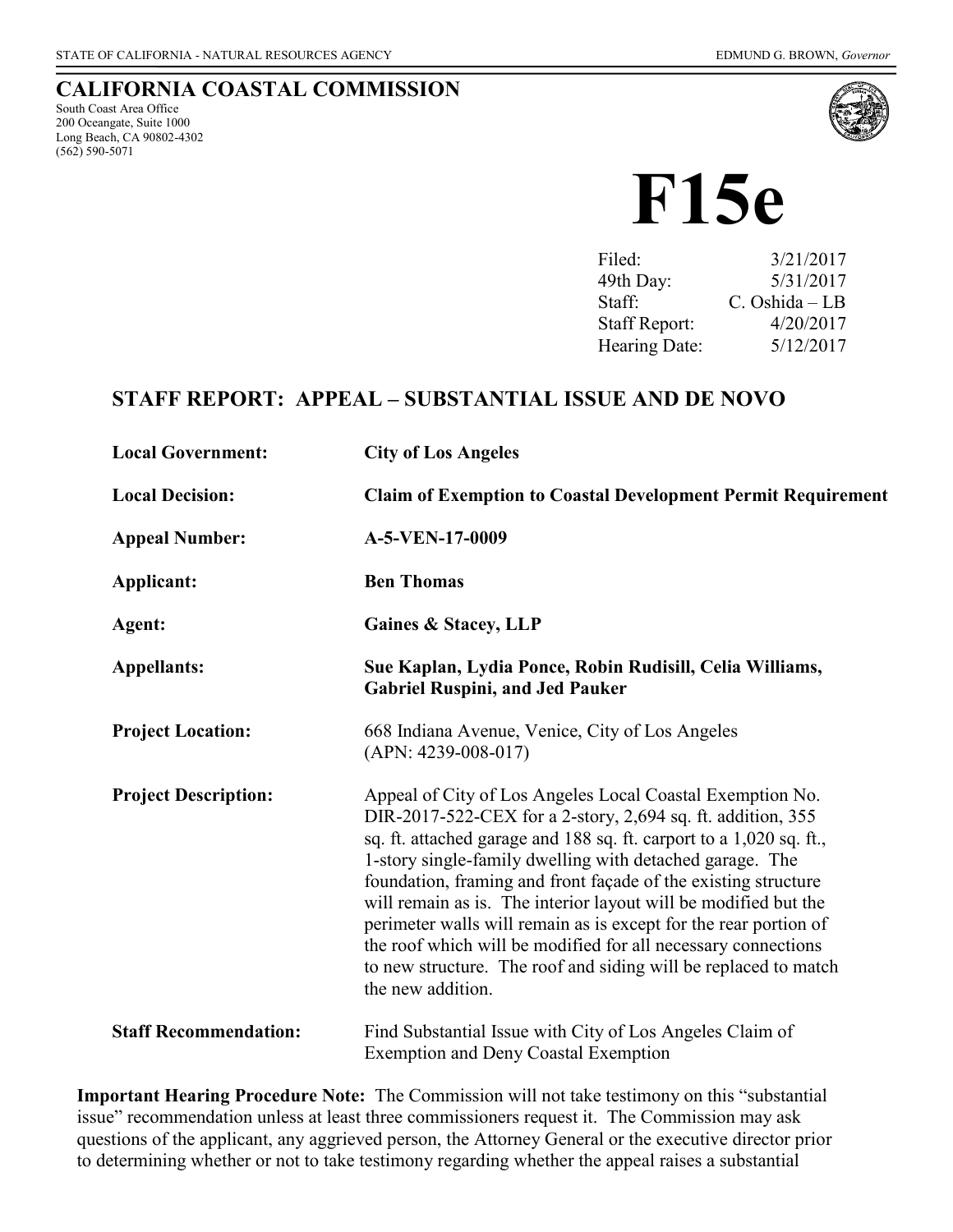issue. If the Commission takes testimony regarding whether the appeal raises a substantial issue, testimony is generally and at the discretion of the Chair limited to 3 minutes total per side. Only the applicant, persons who opposed the application before the local government (or their representatives), and the local government shall be qualified to testify during this phase of the hearing. Others may submit comments in writing. If the commission finds that the appeal raises a substantial issue, the de novo phase of the hearing will follow, unless it has been postponed, during which the Commission will take public testimony.

## **SUMMARY OF STAFF RECOMMENDATION**

The staff recommends that the Commission determine that a **substantial issue exists** with respect to the grounds on which Appeal A-5-VEN-17-0009 has been filed because the locally approved development does not qualify for an exemption and requires a local coastal development permit from the City of Los Angeles. The City-approved development would retain 50 percent of the exterior of the existing home; however, it would also include an addition that is far larger than the existing home. Overall, the project would result in a 264 percent increase in the size of the structure – more than doubling its size – which constitutes a substantial redevelopment of the project site. This would result in the construction of what is, in practical effect, a new single-family residence **[\(Exhibit 4\)](https://documents.coastal.ca.gov/reports/2017/5/f15e/f15e-5-2017-exhibits.pdf),**  rather than an improvement to the existing home. Therefore, the proposed project does not qualify as an "improvement" to an "existing" home and is non-exempt "development" as defined in the Coastal Act. Commission Staff recommends that the Commission **deny the claim of exemption** and find that the proposed project requires a local coastal development permit, and return this matter to the City for processing. The **motions** to carry out the staff recommendation are on **pages 4 and 16**.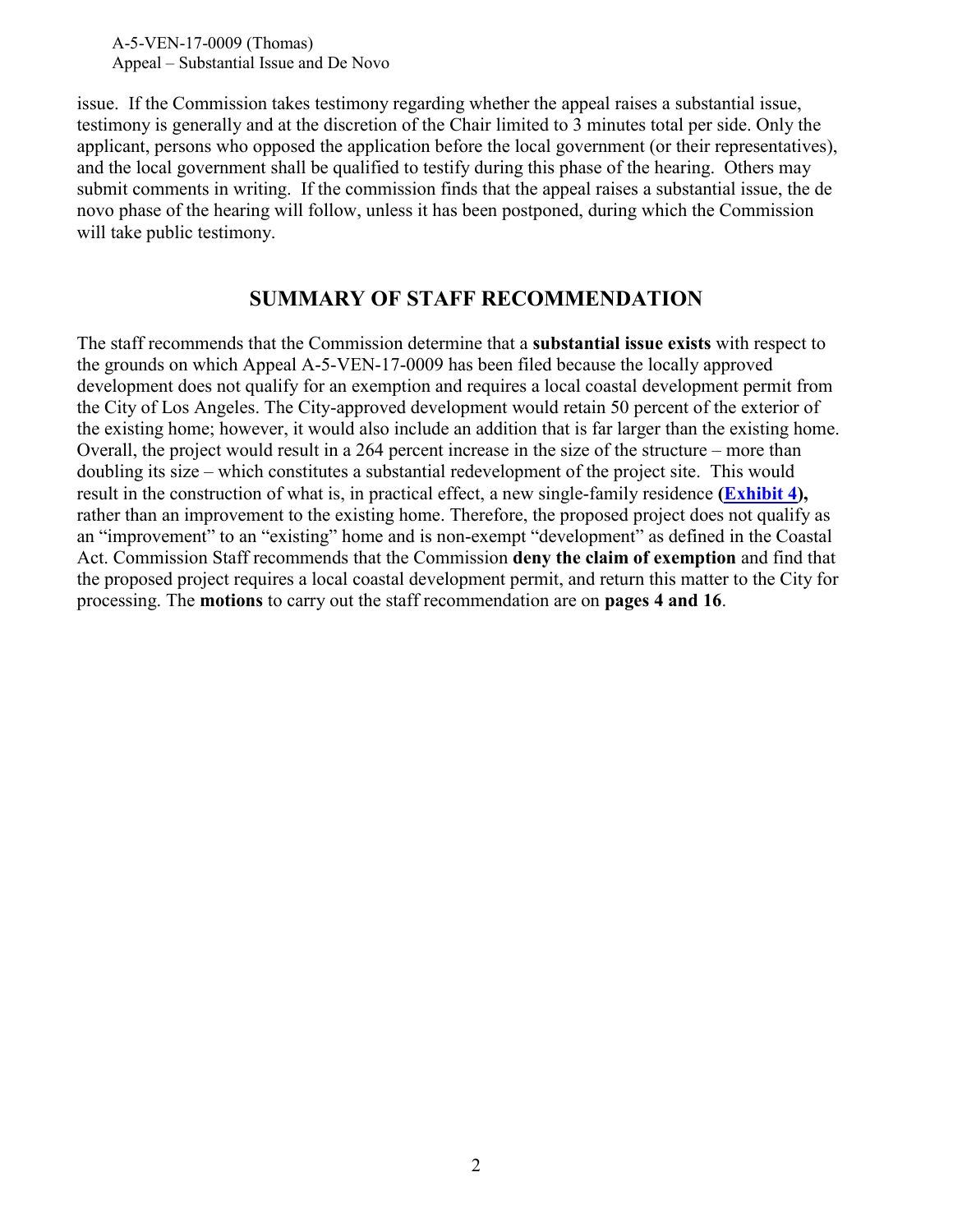# **TABLE OF CONTENTS**

| VI. FINDINGS AND DECLARATIONS - SUBSTANTIAL ISSUE           |  |
|-------------------------------------------------------------|--|
|                                                             |  |
| B. FACTORS TO BE CONSIDERED IN SUBSTANTIAL ISSUE ANALYSIS 9 |  |
|                                                             |  |
|                                                             |  |
|                                                             |  |
|                                                             |  |
|                                                             |  |

## **[APPENDICES](#page-19-0)**

[Appendix A - Substantive File Documents](#page-19-0)

## **[EXHIBITS](https://documents.coastal.ca.gov/reports/2017/5/f15e/f15e-5-2017-exhibits.pdf)**

Exhibit 1 – Vicinity Map Exhibit 2 – Photo of Site [Exhibit 3 –](https://documents.coastal.ca.gov/reports/2017/5/f15e/f15e-5-2017-exhibits.pdf) Appeal Exhibit 4 – [Architectural Plans](https://documents.coastal.ca.gov/reports/2017/5/f15e/f15e-5-2017-exhibits.pdf)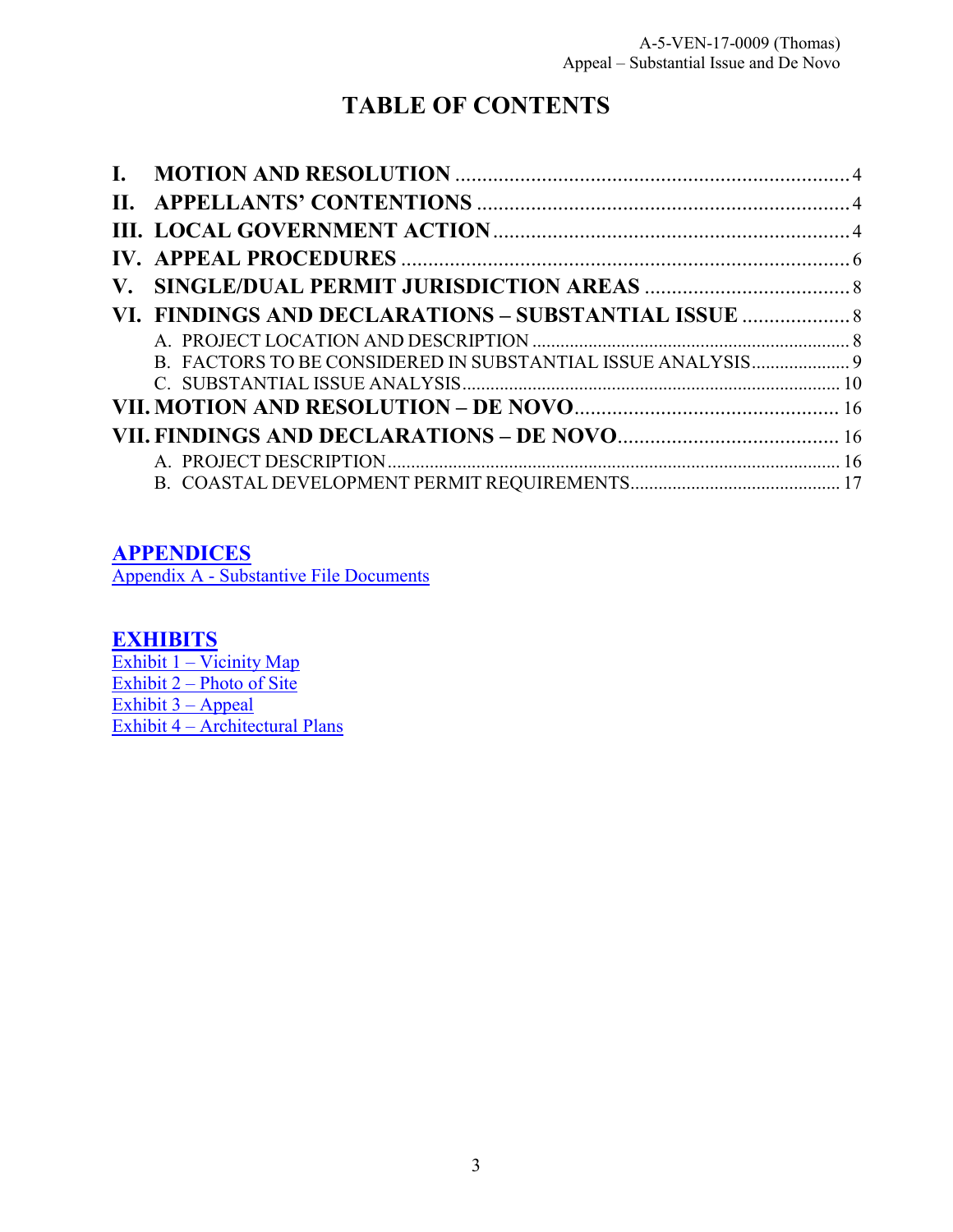## <span id="page-3-0"></span>**I. MOTION AND RESOLUTION**

#### **Motion:**

*I move that the Commission determine that Appeal No. A-5-VEN-17-0009 raises NO Substantial Issue with respect to the grounds on which the appeal has been filed under § 30602 of the Coastal Act.*

Staff recommends a **NO** vote. Failure of this motion will result in a de novo hearing on the application, and adoption of the following resolution and findings. Passage of this motion will result in a finding of No Substantial Issue and the local action will become final and effective. The motion passes only by an affirmative vote of the majority of the appointed Commissioners present.

#### **Resolution:**

*The Commission hereby finds that Appeal No. A-5-VEN-17-0009 presents A SUBSTANTIAL ISSUE with respect to the grounds on which the appeal has been filed under § 30602 of the Coastal Act regarding consistency with Section 30610 of the Coastal Act and Sections 13250 and 13252 of the California Code of Regulations, and therefore Chapter 3 of the Coastal Act.*

## <span id="page-3-1"></span>**II. APPELLANTS' CONTENTIONS**

On March 21, 2017, the Commission received an appeal of Local Coastal Exemption DIR-2017- 522-CEX from Sue Kaplan, Lydia Ponce, Robin Rudisill, Celia Williams, Gabriel Ruspini, and Jed Pauker **[\(Exhibit 3\)](https://documents.coastal.ca.gov/reports/2017/5/f15e/f15e-5-2017-exhibits.pdf)**. The City's Coastal Exemption approved a "*Remodel (E) dwelling, add 2 nd story 2,694 sq. ft. with roof deck add new attached 355 sq. ft. garage and 188 sq. ft. carport to existing 1,020 sq. ft. SFD. The foundation, framing and front façade of existing structure will remain as is. Interior of existing house will be modified but perimeter walls and roof lines will remain as is (except for the rear portion of the roof which will be slightly modified for all necessary connection to new structure) the roof modification will not exceed 20% of total sq. ft. of existing surfaces. The roof and siding of existing will be replaced to match new addition.*" The appeal contends that more than 50 percent of the structure will be demolished, that the mass and scale of the locally-approved project is inconsistent with the community character of the area and therefore is inconsistent with the Venice certified Land Use Plan (LUP) and the Chapter 3 policies of the Coastal Act, and that because the project will result in new development, the City is required to review the project for conformance with the Mello Act. For the reasons stated above, the appeal contends that the City-approved project does not qualify for an exemption and requires the review afforded through the coastal development permit process.

# <span id="page-3-2"></span>**III. LOCAL GOVERNMENT ACTION**

On December 10, 2015, the City of Los Angeles, Department of City Planning issued a Coastal Exemption (DIR 2015-4493-CEX) for a "*3-story addition and renovation with new attached garage on existing 1-story single-family dwelling. Less than 50% of existing wall to remain.*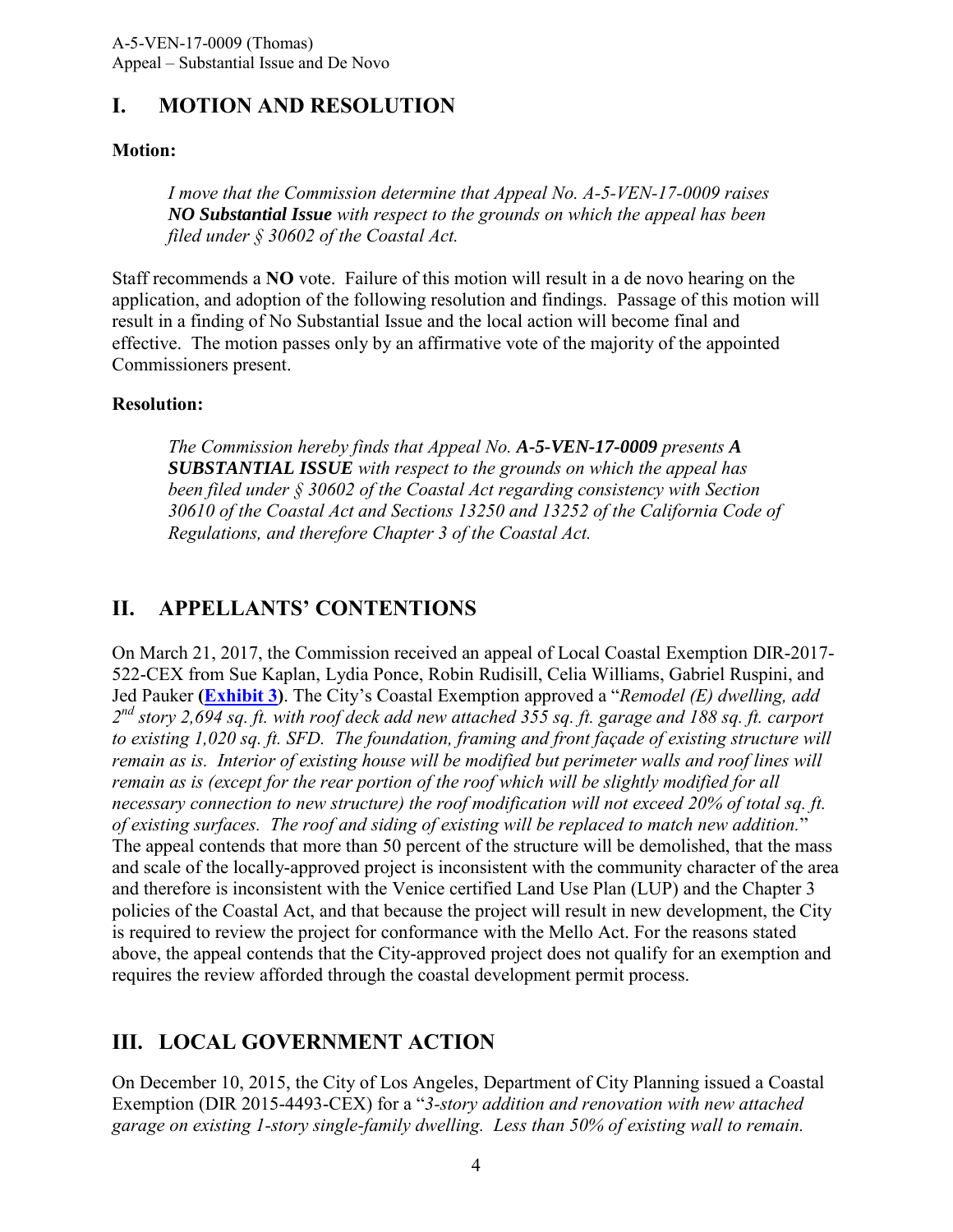*Demo detached garage 20'2"x18'2". Demo by handwreck. Sewer cap is not required.*" The applicant name listed on the City's exemption is Liz Jun. The box checked on the City's exemption form is "Improvements to Existing Single-Family Residences."

The City forwarded a copy of the Coastal Exemption to the Coastal Commission's South Coast District Office on February 1, 2016. On March 1, 2016, the claim of exemption was appealed to the Commission's South Coast District Office (A-5-VEN-16-0025). On March 18, 2016, the applicant waived the 49-day rule for hearing an appeal. On May 10, 2016, the applicant withdrew their claim of exemption (DIR 2015-4493-CEX), which was the subject of appeal A-5-VEN-16- 0025. On April 25, 2016 and May 23, 2016, the applicant and the agent at the time met with Commission staff to clarify what types of development qualified for a Coastal Exemption and potential options as they moved forward with the proposed project.

During this time, the Los Angeles Department of Building and Safety has issued several permits for projects at 668 Indiana Avenue (See Table 1). One request for a permit for a "3 story addition & renovation with (N) attached garage on existing 1 story single family dwelling" (15014-10000- 02554) is currently in progress, pending the clearance of a claim of exemption request or the issuance of a local coastal development permit.

| Application/          | <b>Type</b>           | <b>Status</b>                         | <b>Work Description</b>                                                                                                                                                                                                                                                                                                                                                                                                                                                                                                                                                                                     |
|-----------------------|-----------------------|---------------------------------------|-------------------------------------------------------------------------------------------------------------------------------------------------------------------------------------------------------------------------------------------------------------------------------------------------------------------------------------------------------------------------------------------------------------------------------------------------------------------------------------------------------------------------------------------------------------------------------------------------------------|
| Permit#               |                       |                                       |                                                                                                                                                                                                                                                                                                                                                                                                                                                                                                                                                                                                             |
| 15014-10000-          | Bldg-                 | Verifications                         | 3 story addition $\&$ renovation with (N) attached garage                                                                                                                                                                                                                                                                                                                                                                                                                                                                                                                                                   |
| 02554                 | Addition              | in Progress<br>2/23/2016              | on existing 1 story single family dwelling.                                                                                                                                                                                                                                                                                                                                                                                                                                                                                                                                                                 |
| 16014-20000-          | Bldg-                 | Reviewed by                           | Remodel (E) dwelling, add $2nd$ story with roof deck,                                                                                                                                                                                                                                                                                                                                                                                                                                                                                                                                                       |
| 05142                 | Addition              | Supervisor<br>11/30/2016              | add new attached garage and carport                                                                                                                                                                                                                                                                                                                                                                                                                                                                                                                                                                         |
| 16016-20000-<br>20648 | Bldg-<br>Alter/Repair | Issued<br>8/31/2016                   | Kitchen/bathroom (2) remodel for residential buildings<br>(no structural changes). Replace drywall (no new<br>walls added) for single family dwelling. Voluntary<br>installation of insulation in (E) single family dwelling.<br>Re-roof with Class A or B material weighing less than<br>6 pounds per sq. ft. over new solid sheathing. For<br>residential rood replacement $>$ 50% of the total roof<br>area, apply Cool Roof Product labeled and certified by<br>Cool Roofing Rating Council (CRRC). Cool Roof<br>may be required for non-residential buildings per Title<br>24, Part 6, Section 149(b). |
| 15019-10000-<br>03464 | Bldg-<br>Demolition   | Application<br>Submittal<br>9/18/2015 | DPI & Posting-of detached garage                                                                                                                                                                                                                                                                                                                                                                                                                                                                                                                                                                            |
| 15019-10000-          | Bldg-                 | PC Info                               | Demo detached garage 20' 2" x 18' 2". Demo by                                                                                                                                                                                                                                                                                                                                                                                                                                                                                                                                                               |
| 04662                 | Demolition            | Complete<br>12/24/2015                | handwreck. Sewer cap is not required.                                                                                                                                                                                                                                                                                                                                                                                                                                                                                                                                                                       |
| 16041-20000-          | Electrical            | Issued                                | 200 AMP service upgrade and rewire                                                                                                                                                                                                                                                                                                                                                                                                                                                                                                                                                                          |
| 31074                 |                       | 8/31/2016                             |                                                                                                                                                                                                                                                                                                                                                                                                                                                                                                                                                                                                             |
| 16044-20000-          | <b>HVAC</b>           | Issued                                | Install split system, ducts and gas line                                                                                                                                                                                                                                                                                                                                                                                                                                                                                                                                                                    |
| 10151                 |                       | 8/31/2016                             |                                                                                                                                                                                                                                                                                                                                                                                                                                                                                                                                                                                                             |

Table 1: Los Angeles Department of Building and Safety Permit History of 668 Indiana Avenue.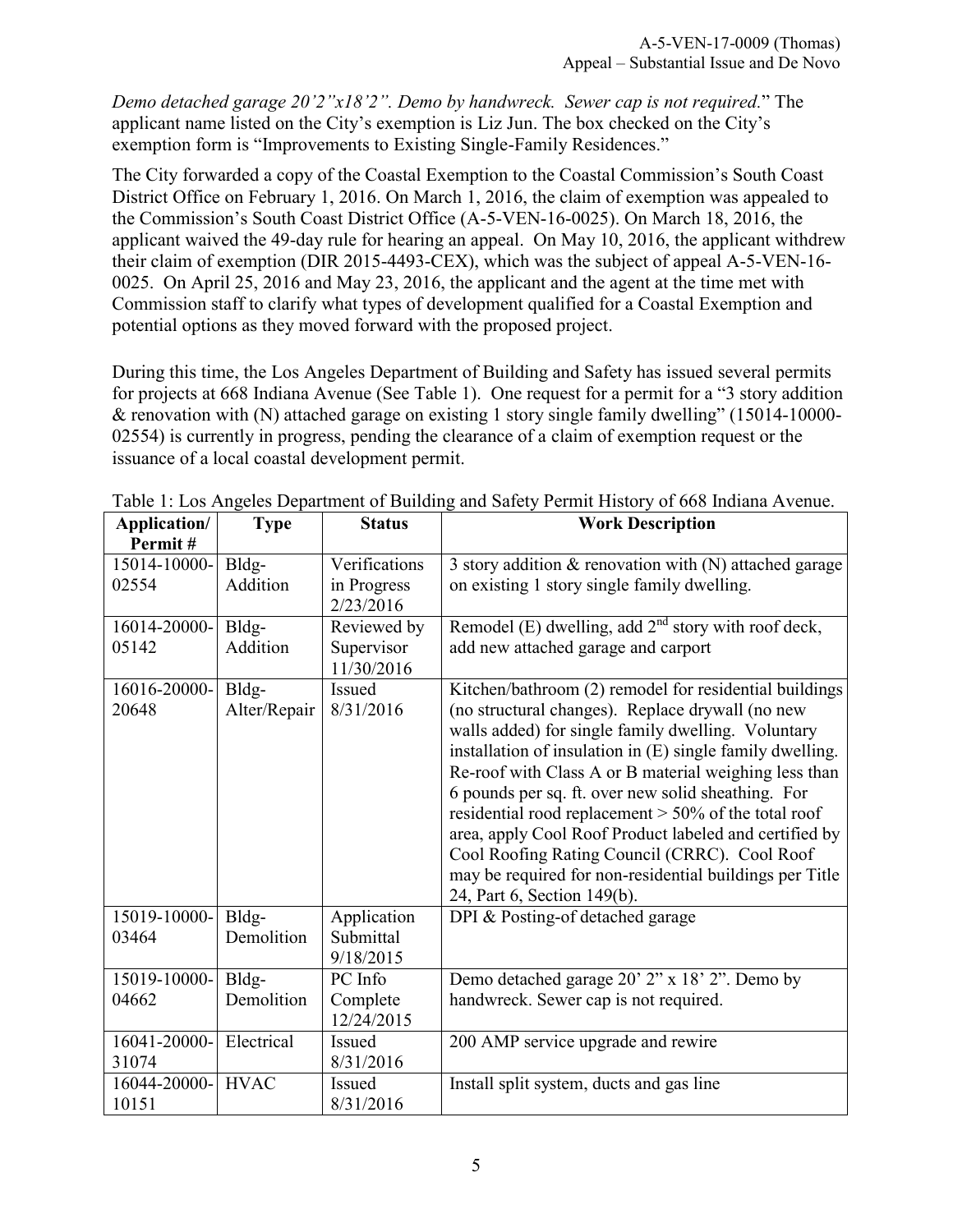| Application/          | Type | <b>Status</b> | <b>Work Description</b>         |
|-----------------------|------|---------------|---------------------------------|
| Permit#               |      |               |                                 |
| 04042-90000- Plumbing |      |               | Permit Finaled Install EQ Valve |
| 16302                 |      | 6/7/2004      |                                 |
| 16042-20000- Plumbing |      | <i>Issued</i> | Repipe and new water heater     |
| 18314                 |      | 8/31/2016     |                                 |

On February 9, 2017, the City of Los Angeles, Department of City Planning issued a Coastal Exemption (DIR-2017-522-CEX) **[\(Exhibit 3\)](https://documents.coastal.ca.gov/reports/2017/5/f15e/f15e-5-2017-exhibits.pdf)** for "*Remodel (E) dwelling, add 2nd story 2,694 sq. ft. with roof deck add new attached 355 sq. ft. garage and 188 sq. ft. carport to existing 1,020 sq. ft. SFD. The foundation, framing and front façade of existing structure will remain as is. Interior of existing house will be modified but perimeter walls and roof lines will remain as is (except for the rear portion of the roof which will be slightly modified for all necessary connection to new structure) the roof modification will not exceed 20% of total sq. ft. of existing surfaces. The roof and siding of existing will be replaced to match new addition.*" The applicant name listed on the City's exemption is Ben Thomas. The box checked on the City's exemption form is "Improvements to Existing Single-Family Residences."

The City forwarded a copy of the Coastal Exemption to the Coastal Commission's South Coast District Office on February 21, 2017, and, at that time, Coastal Commission staff established the twenty working-day appeal period for the local action. On March 21, 2017, the appellants submitted the appeal to the Commission's South Coast District Office. The appeal of the City's action was determined to be valid because it was received prior to the expiration of the twenty working-day period in which any action by the City of Los Angeles can be appealed to the Commission. On March 22, 2017, a Notification of Appeal was sent to the Los Angeles Department of City Planning and the applicant, notifying each party of the appeal of DIR-2017- 522-CEX, and the decision was stayed pending Commission action on the appeal.

# <span id="page-5-0"></span>**IV. APPEAL PROCEDURES**

Section 30600(b) of the Coastal Act provides that prior to certification of its Local Coastal Program (LCP), a local jurisdiction may, with respect to development within its area of jurisdiction in the coastal zone and consistent with the provisions of Sections 30604, 30620 and 30620.5, establish procedures for the filing, processing, review, modification, approval or denial of a coastal development permit. Pursuant to this provision, the City of Los Angeles developed a permit program in 1978 to exercise its option to issue local coastal development permits and exemptions. Sections 13301-13325 of Title 14 of the California Code of Regulations provide procedures for issuance and appeals of locally issued coastal development permits. Section 30602 of the Coastal Act allows *any* action by a local government on a coastal development permit application evaluated under Section 30600(b) to be appealed to the Commission, and Section 30625 makes clear that claims of exemption are among the appealable actions.

After a final local action on a local CDP application (or permit exemption), the local government is required to notify the Coastal Commission within five working days of the decision. After receipt of such a notice, which contains all the required information, a twenty working-day appeal period begins during which any person, including the applicant, the Executive Director, or any two members of the Commission, may appeal the local decision to the Coastal Commission.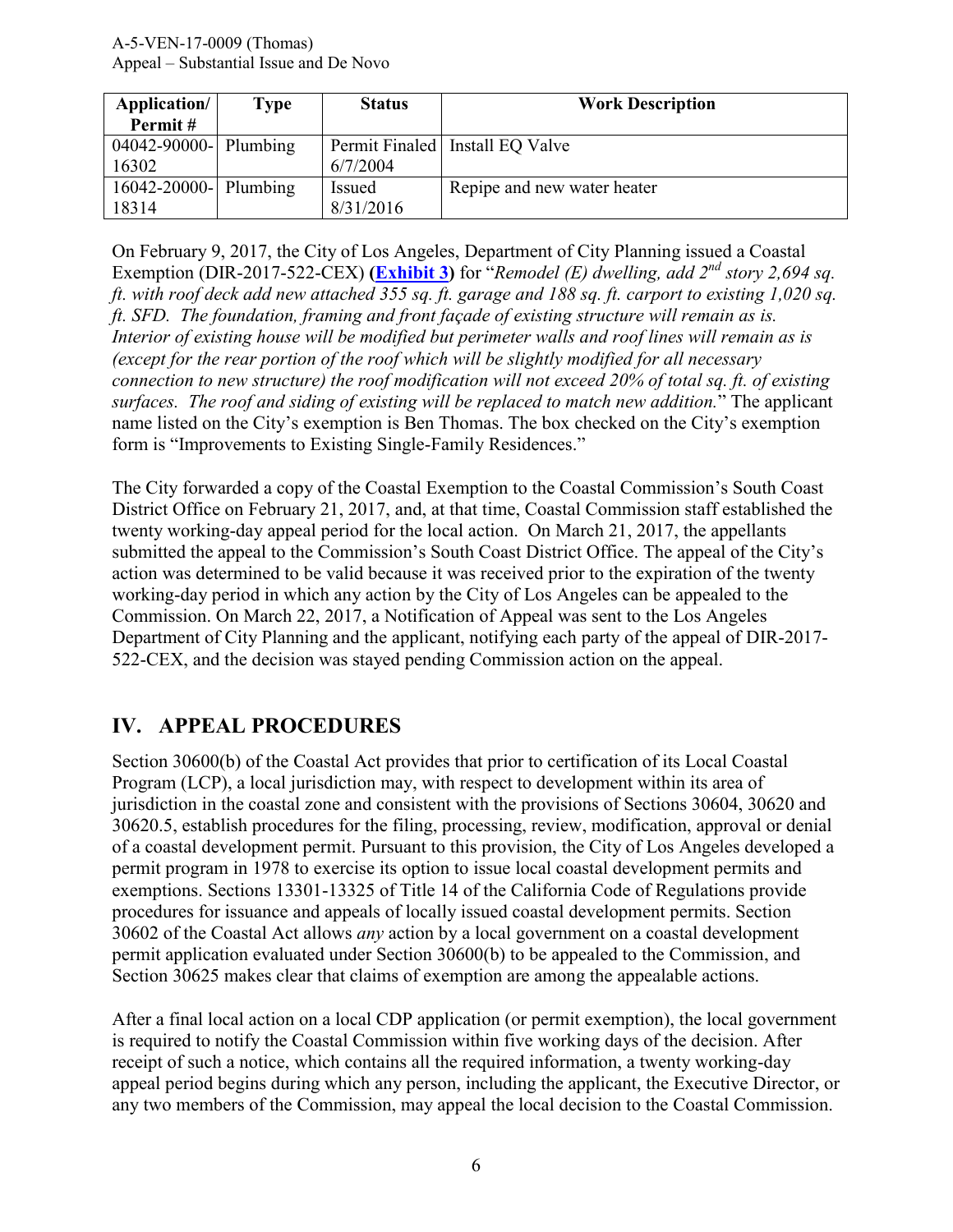[Cal. Pub. Res. Code § 30602.] As provided under section 13318 of Title 14 of the California Code of Regulations, the appellant must conform to the procedures for filing an appeal as required under section 13111 of Title 14 of the California Code of Regulations, including providing the specific grounds for appeal and a summary of the significant question raised by the appeal.

The action currently before the Commission is to find whether there is a "substantial issue" or "no substantial issue" raised by the appeal of the local approval of the proposed project. In this case, Commission staff recommends a finding of **substantial issue**. Sections 30621 and 30625(b)(1) of the Coastal Act require a de novo hearing of the appealed project unless the Commission determines that no substantial issue exists with respect to the approved project's conformity with Chapter 3 of the Coastal Act. However, the Chapter 3 policies of the Coastal Act do not apply if the project is exempt from permitting requirements pursuant to Section 30610 of the Coastal Act and Sections 13250 and 13252 of the California Code of Regulations. Accordingly, for appeals of coastal exemption determinations such as this, the Commission's role is to determine whether there is factual and legal support for the local government's exemption determination. If there is no substantial issue with regard to the propriety of the exemption determination, then there is also no substantial issue with regard to Chapter 3 conformity because those policies do not apply to exempt development. If the Commission decides that there is no substantial issue with the exemption determination—and thus Chapter 3—the action of the local government becomes final.

If, however, the Commission finds that a substantial issue exists with respect to the locallyapproved project's conformity with Section 30610 of the Coastal Act and Sections 13250 and 13252 of the California Code of Regulations, then the local coastal development permit decision is voided and the Commission typically continues the public hearing to a later date in order to review the claim of exemption as a de novo matter. [Cal. Pub. Res. Code §§ 30621 and 30625.] The standard of review for the de novo portion of an appeal is the same as described above consistency with Chapter 3, as determined by analyzing consistency with Section 30610 of the Coastal Act and Sections 13250 and 13252 of the California Code of Regulations. Should the Commission deny the claim of exemption and determine that a coastal development permit is required, then the Chapter 3 policies of the Coastal Act are the standard of review if the applicant applies for, and the local jurisdiction considers, the permit. [Cal. Pub. Res. Code § 30625.]

If there is no motion from the Commission to find no substantial issue, it will be presumed that the appeal raises a substantial issue and the Commission will schedule the de novo phase of the public hearing on the merits of the application at a subsequent Commission hearing. Sections 13110-13120 of Title 14 of the California Code of Regulations further explain the appeal hearing process.

If the Commission decides to hear arguments and vote on the substantial issue question, those who are qualified to testify at the hearing, as provided by Section 13117 of Title 14 of the California Code of Regulation, will have three minutes per side to address whether the appeal raises a substantial issue. The only persons qualified to testify before the Commission at the substantial issue portion of the appeal process are the applicant, persons who opposed the application before the local government (or their representatives), and the local government. Testimony from other persons must be submitted in writing. The Commission will then vote on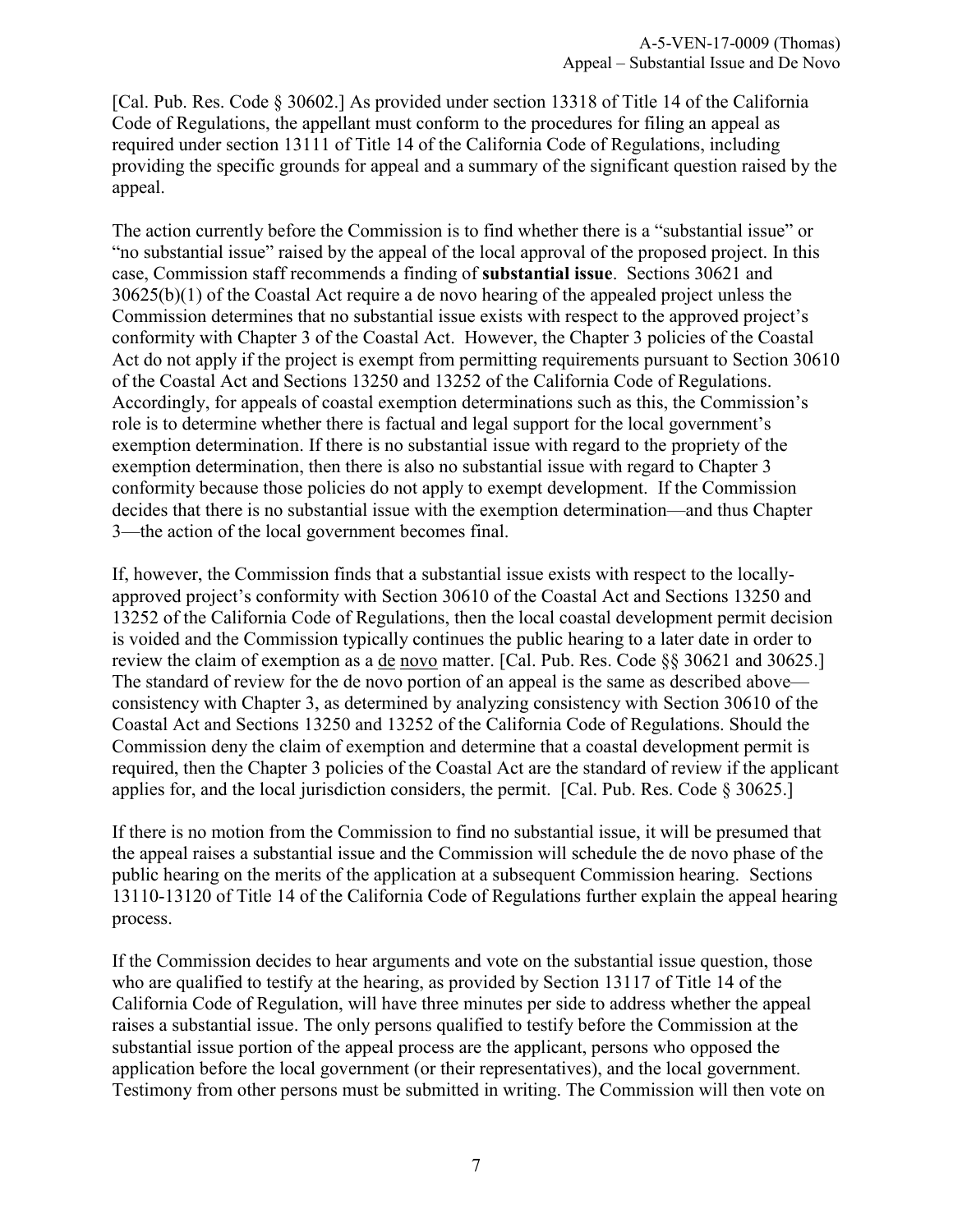the substantial issue matter. It takes a majority of Commissioners present to find that the grounds for the appeal raise no substantial issue.

# <span id="page-7-0"></span>**V. SINGLE/DUAL PERMIT JURISDICTION AREAS**

Section 30601 of the Coastal Act provides details regarding the geographic areas where applicants must also obtain a coastal development permit from the Commission in addition to obtaining a local coastal development permit from the City. These areas are considered Dual Permit Jurisdiction areas. Coastal zone areas outside of the Dual Permit Jurisdiction areas are considered Single Permit Jurisdiction areas. Pursuant to Section 30600(b) of the Coastal Act, the City of Los Angeles has been granted the authority to approve or deny coastal development permits in both jurisdictions, but all of the City's actions are appealable to the Commission. The proposed project site is located within the Single Permit Jurisdiction Area.

In 1978, relying on section 30600(b) of the Coastal Act, the City adopted procedures for the City to issue coastal development permits. The Commission approved those procedures and authorized the City to issue coastal development permits and exemption determinations. C Chapter 3 of the Coastal Act is the standard of review for the review of permits because section 30604(a) provides that Chapter 3 is the standard of review when issuing a permit prior to certification of a local coastal program, and exemptions must meet the requirements of Coastal Act section 30610 and sections 13250, 13252, or 13253 of the Commission's regulations. While the Commission certified the City's Land Use Plan for the Venice area in 2001, the Commission did not delegate authority to the City to issue permits pursuant to section 30600.5(b) of the Coastal Act because the City did not adopt proper ordinances to issue permits under its LUP as required by section 30600.5(f) of the Coastal Act. Thus, the City is still issuing permits under the procedures it adopted pursuant to section 30600(b) of the Coastal Act and must use Coastal Act provisions, rather than its Land Use Plan, as the standard of review. The Commission uses the same standards when reviewing city actions on appeal

# <span id="page-7-1"></span>**VI. FINDINGS AND DECLARATIONS – SUBSTANTIAL ISSUE**

#### <span id="page-7-2"></span>**A. PROJECT LOCATION AND DESCRIPTION**

The project site is located in the Oakwood subarea at 668 Indiana Avenue within the City of Los Angeles Single Permit Jurisdiction Area, about 0.7-mile inland of the beach (**[Exhibit 1](https://documents.coastal.ca.gov/reports/2017/5/f15e/f15e-5-2017-exhibits.pdf)** and **[Exhibit 2](https://documents.coastal.ca.gov/reports/2017/5/f15e/f15e-5-2017-exhibits.pdf)**). The lot area is 5,280 square feet and is designated for multi-family residential use according to the Venice certified LUP. The Oakwood neighborhood is comprised of an amalgam of new and old one-to-two story buildings with a maximum height of 25 feet for flat roofs and 30 feet for varied rooflines; roof access structures are typically permitted to extend 10 feet above the flat roof height limit. Within the 600 block of Indiana Avenue, the residential buildings range in size from 357 sq. ft. (610-614 Indiana Avenue) to 12,638 sq. ft. (619 Indiana Avenue) and the average residential building size is 2,308 square feet. In addition, these buildings range in number of residential units from single-family to over five (5) units on a single lot (619 Indiana Avenue).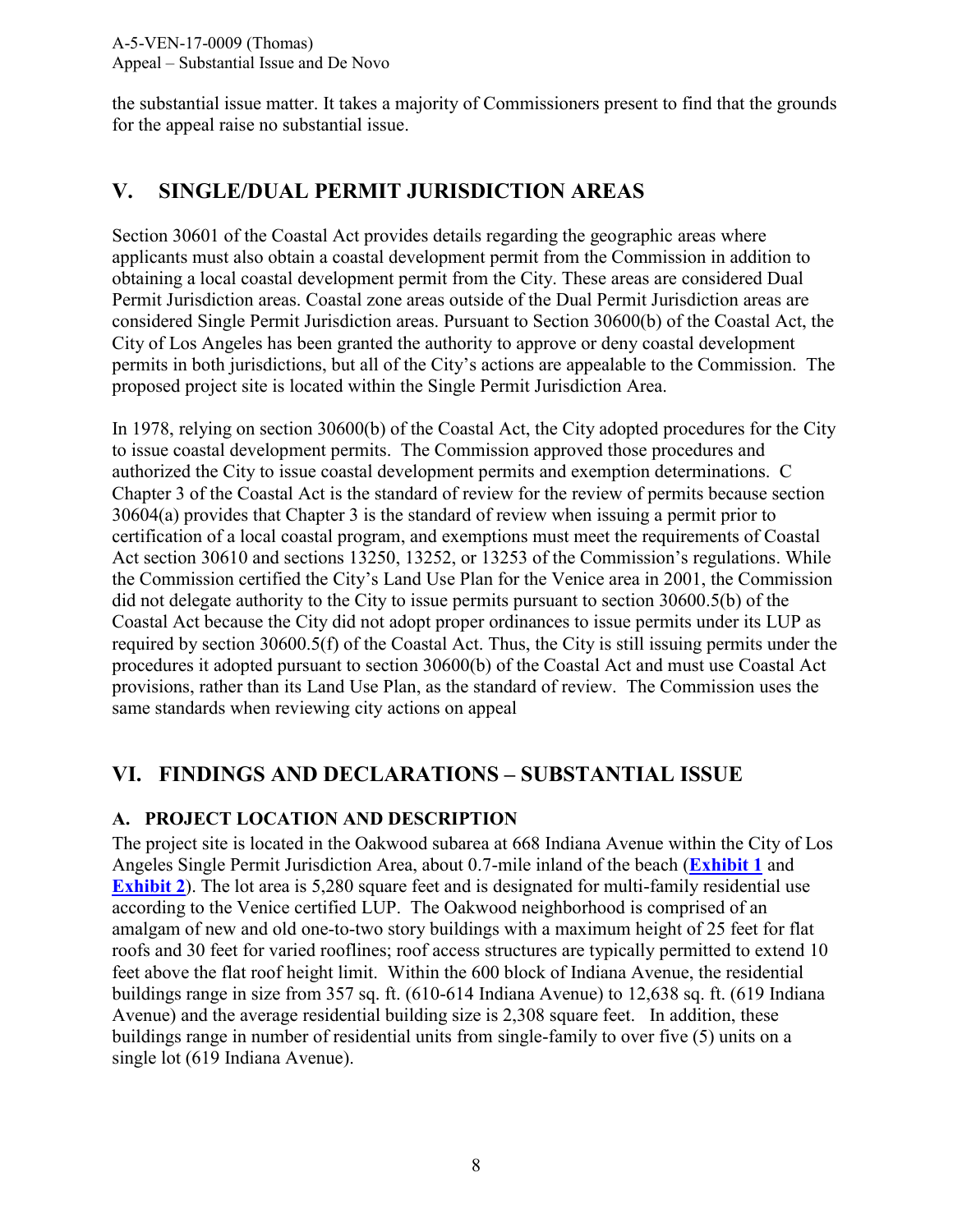Currently, the proposed project site is occupied by a 1,020 square foot, one-story single family residence and detached garage. The Los Angeles County Tax Assessor records indicate that the existing single-family home at 668 Indiana Avenue was constructed in 1945.

The City of Los Angeles did retain copies of plans for this project when it was deemed exempt from permit requirements, and submitted the project plans along with the coastal exemption to the Commission's South Coast Office on February 21, 2017 **[\(Exhibit 4\)](https://documents.coastal.ca.gov/reports/2017/5/f15e/f15e-5-2017-exhibits.pdf)**. According to the plans submitted by the City, the scope of work includes: (1) the construction of a two-story (maximum height of 25 feet), 2,694 square foot addition to the rear of the existing single-family residence; (2) "the foundation, framing and front façade of the existing structure will remain as is"; and (3) the interior layout of the existing house will be modified but the exterior walls as well as the roof lines will remain as is, except for the rear portion of the existing structure which will be slightly modified to accommodate for the necessary connections between the existing and new structures (**[Exhibit 4](https://documents.coastal.ca.gov/reports/2017/5/f15e/f15e-5-2017-exhibits.pdf)**). The scope of work on the City-approved plans, adds that the "modification will not exceed 20% of the total square footage of the existing surfaces" (**[Exhibit 4](https://documents.coastal.ca.gov/reports/2017/5/f15e/f15e-5-2017-exhibits.pdf)**). New foundational elements and load bearing walls are proposed on portions of the lot where none exist currently, while the existing foundation and perimeter walls will remain intact. The roof deck will be enclosed by 36 inch-high railings. The existing detached garage is proposed to be demolished; however, three parking spaces will be maintained on-site: two in a new attached garage and one in a new carport.

The plans also state that the roofing material (i.e. shingles) and siding material will be replaced so that the proposed addition and the existing structure match aesthetically. The applicant maintains that all underlying material, such as studs, framing, and most of the drywall, will not be removed during this process. Also, additional structural support (beams) that may be added when the existing interior walls are removed will not result in the demolition of any of the existing structural elements (except some drywall).

The proposed project will result in a new 3,714 square foot, two-story, 25-foot high, singlefamily residence with an attached 355 square foot garage and 188 square foot carport. Overall, the proposed project will result in an approximately 264 percent increase in the square footage of the structure (299 percent increase if the non-habitable garage space is included).

#### <span id="page-8-0"></span>**B. FACTORS TO BE CONSIDERED IN SUBSTANTIAL ISSUE ANALYSIS**

Section 30625(b)(1) of the Coastal Act states that the Commission shall hear an appeal of a local government action carried out pursuant to Section 30600(b) unless it finds that no substantial issue exists as to conformity with Chapter 3 of the Coastal Act. As described above, in the case of appeals of coastal exemptions (Section 30625(a) of the Coastal Act), this standard requires the Commission to determine if there is factual and legal support for the local government's decision that the development can be authorized without a coastal development permit pursuant to Section 30610 of the Coastal Act and its implementing regulations.

The term "substantial issue" is not defined in the Coastal Act or its implementing regulations. Section 13115(b) of the Commission's regulations simply indicates that the Commission will hear an appeal unless it "finds that the appeal raises no significant question." In previous decisions on appeals, the Commission has been guided by the following factors: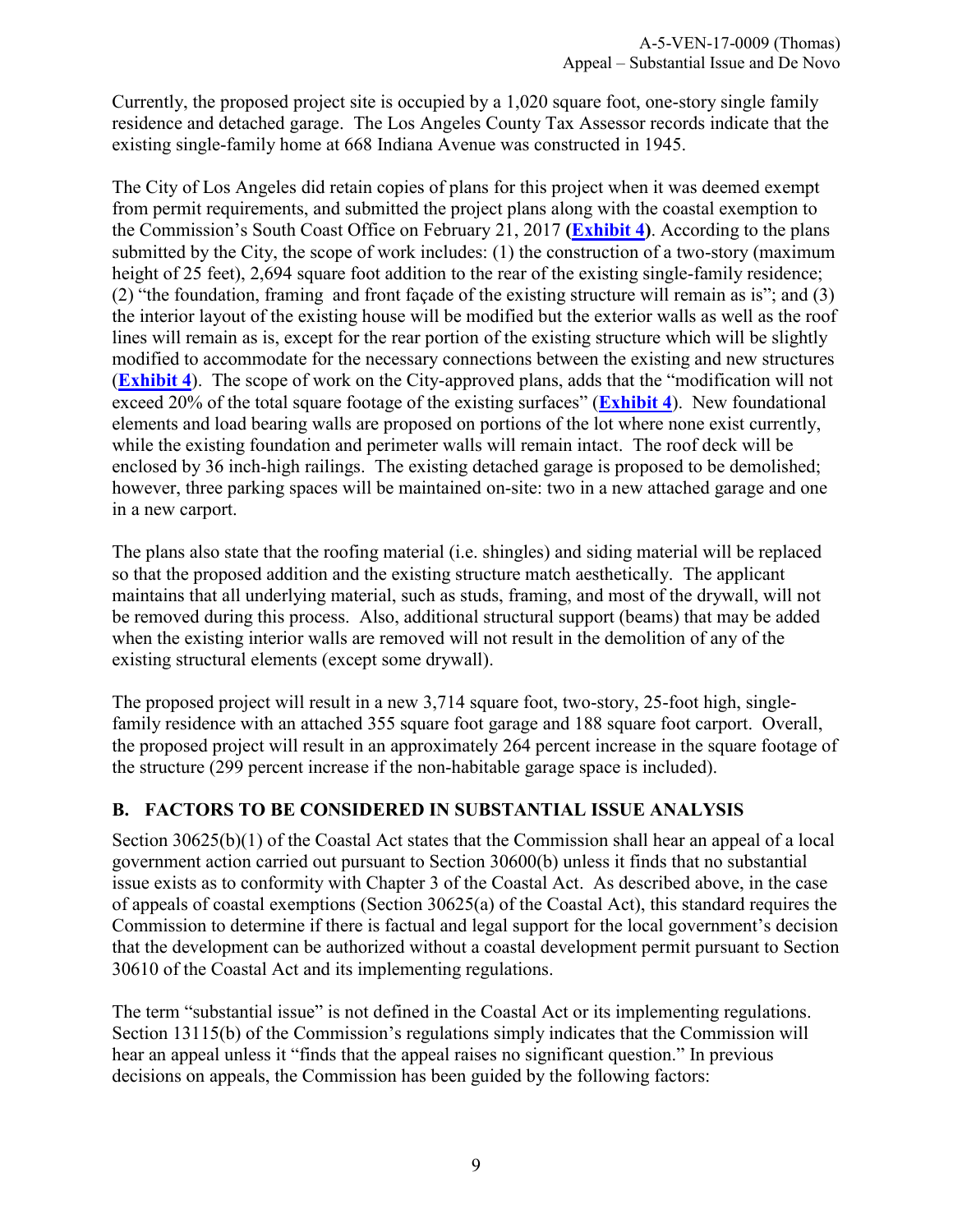Appeal – Substantial Issue and De Novo

- 1. The degree of factual and legal support for the local government's decision that the development is consistent or inconsistent with the relevant provisions of the Coastal Act;
- 2. The extent and scope of the development as approved or denied by the local government;
- 3. The significance of the coastal resources affected by the decision;
- 4. The precedential value of the local government's decision for future interpretations of its LCP; and,
- 5. Whether the appeal raises local issues, or those of regional or statewide significance. Even when the Commission chooses not to hear an appeal, appellants nevertheless may obtain judicial review of the local government's coastal permit decision by filing petition for a writ of mandate pursuant to Code of Civil Procedure, section 1094.5.

Even when the Commission chooses not to hear an appeal, appellants nevertheless may obtain judicial review of the local government's coastal permit decision by filing petition for a writ of mandate pursuant to Code of Civil Procedure, Section 1094.5.

Staff is recommending that the Commission find that **a substantial issue exists** with respect to whether the local government action conforms to Section 30610 of the Coastal Act and Section 13250 of the California Code of Regulations for the reasons set forth below.

#### <span id="page-9-0"></span>**C. SUBSTANTIAL ISSUE ANALYSIS**

The grounds for this appeal are that the project is not an improvement to an existing structure and is therefore non-exempt "development" as defined in the Coastal Act. The appellants claim that a coastal development permit should therefore have been required.

Section 30600(a) of the Coastal Act requires that anyone wishing to perform or undertake any development within the coastal zone shall obtain a coastal development permit. Development is broadly defined by Section 30106 of the Coastal Act, which states:

*"Development" means, on land, in or under water, the placement or erection of any solid material or structure; discharge or disposal of any dredged material or of any gaseous, liquid, solid, or thermal waste; grading, removing, dredging, mining, or extraction of any materials; change in the density or intensity of use of land, including, but not limited to, subdivision pursuant to the Subdivision Map Act (commencing with Section 664l0 of the Government Code), and any other division of land, including lot splits, except where the land division is brought about in connection with the purchase of such land by a public agency for public recreational use; change in the intensity of use of water, or of access thereto; construction, reconstruction, demolition, or alteration of the size of any structure, including any facility of any private, public, or municipal utility; and the removal or harvesting of major vegetation other than for agricultural purposes, kelp harvesting, and timber operations which are in accordance with a timber harvesting plan submitted pursuant to the provisions of the Z'berg-Nejedly Forest Practice Act of l973 (commencing with Section 45ll).*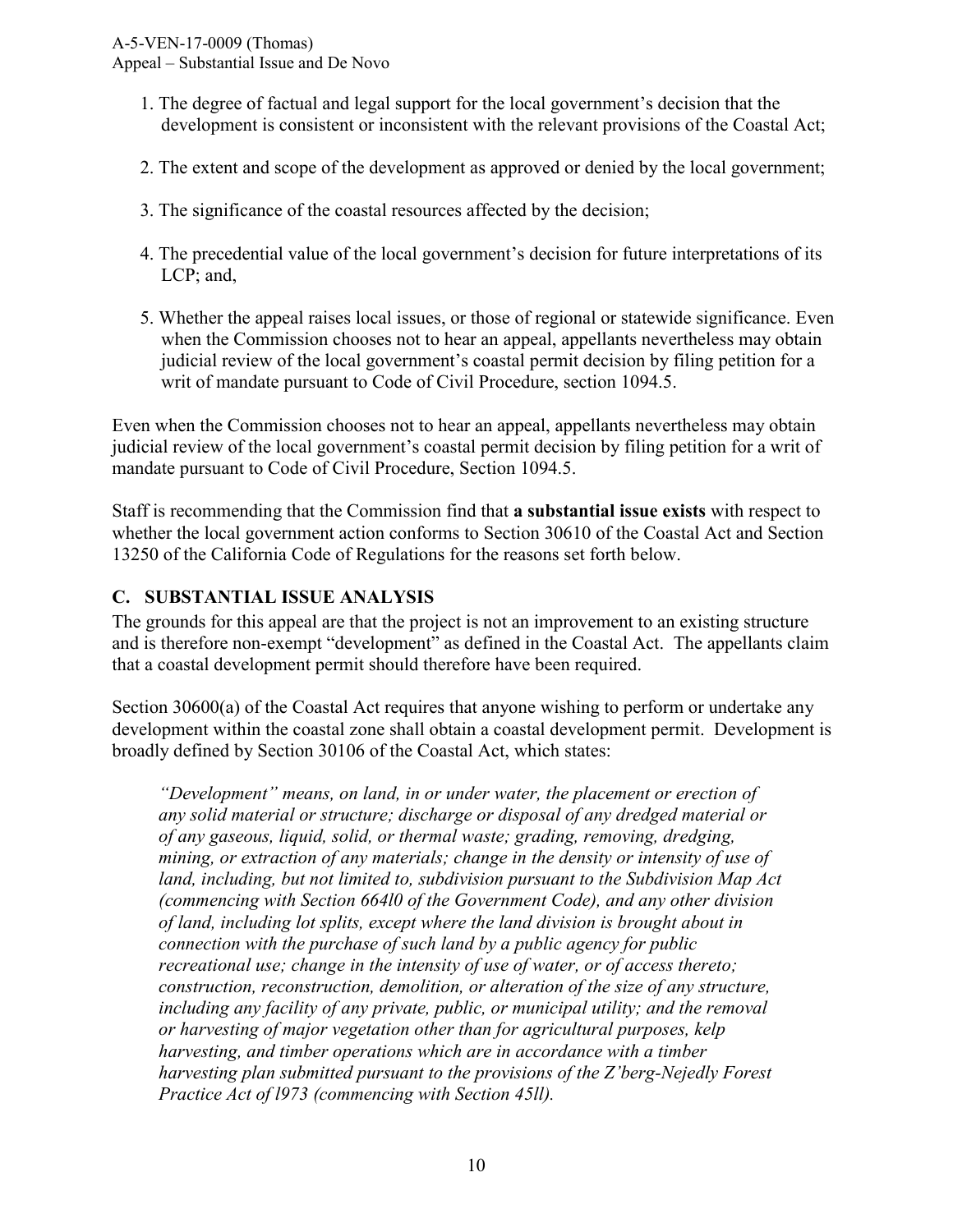Construction, reconstruction, demolition, or alteration of the size of any structure in the coastal zone is development that requires a coastal development permit, unless the development qualifies as development that is authorized without a coastal development permit.

Coastal Act Section 30610 Developments authorized without permit, states:

*Notwithstanding any other provision of this division, no coastal development permit shall be required pursuant to this chapter for the following types of development and in the following areas:* 

*(a) Improvements to existing single-family residences; provided, however, that the commission shall specify, by regulation, those classes of development which involve a risk of adverse environmental effect and shall require that a coastal development permit be obtained pursuant to this chapter….* 

*(d) Repair or maintenance activities that do not result in an addition to, or enlargement or expansion of, the object of those repair or maintenance activities; provided, however, that if the commission determines that certain extraordinary methods of repair and maintenance involve a risk of substantial adverse environmental impact, it shall, by regulation, require that a permit be obtained pursuant to this chapter.* 

14 Cal. Code Regs, Section 13250 Improvements to Existing Single-Family Residences, states:

- *(a) For purposes of Public Resources Code Section 30610(a) where there is an existing single-family residential building, the following shall be considered a part of that structure:*
- *(1) All fixtures and other structures directly attached to a residence;*
- *(2) Structures on the property normally associated with a single-family residence, such as garages, swimming pools, fences, and storage sheds; but not including guest houses or self-contained residential units; and*
- *(3) Landscaping on the lot.*

Additionally, the Commission typically requires fifty percent of the structure to be maintained in order for a project to qualify as an improvement to *an existing structure*. This is supported by 14 Cal. Code Regs, Section 13252 Repair and Maintenance Activities That Require a Permit, which states:

*(b) Unless destroyed by natural disaster, the replacement of 50 percent or more of a single family residence, seawall, revetment, bluff retaining wall, breakwater, groin or any other structure is not repair and maintenance under Section 30610(d) but instead constitutes a replacement structure requiring a coastal development permit.*

The grounds for this appeal are that the project is not exempt development as defined in the Coastal Act and, as such, the applicant must obtain a coastal development permit for the proposed development. Specifically, the appeal asserts that the development does not qualify as an improvement to an existing residence, and is thus not exempt per Section 13250. The applicant is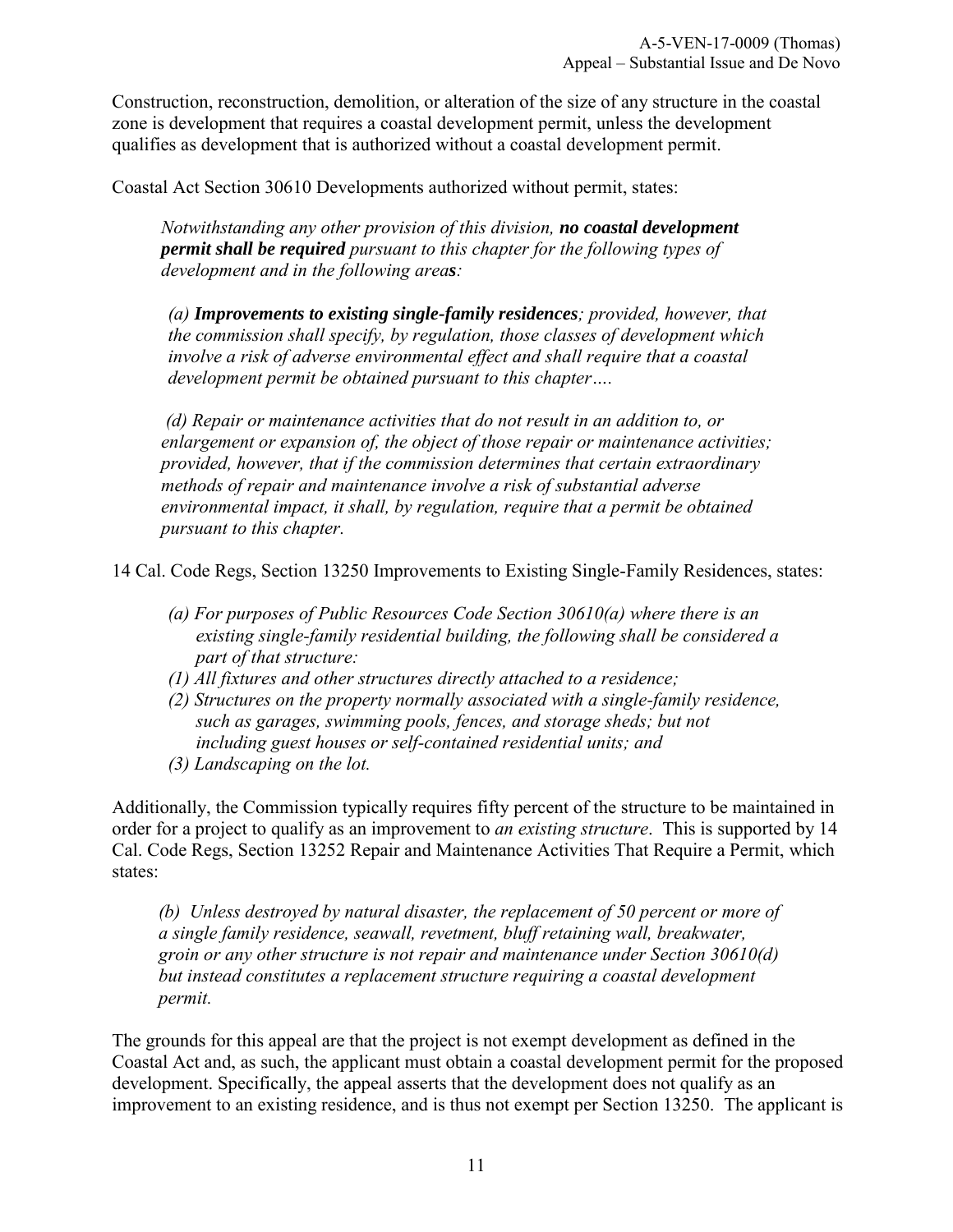proposing to retain 50 percent of the existing structure, which in some cases would mean that the addition would be considered an improvement to an "existing" home, rather than redevelopment of the site. In this case, however, despite the fact that less than 50 percent of the existing structure will be demolished, the project cannot be considered an improvement to an existing structure because of the size of the addition and overall scope of the project. Rather, it constitutes substantial redevelopment of the site resulting in what is, in effect, a new single-family residence.

The proposed project does not qualify for an exemption under Coastal Act Section 30610(a). Coastal Act Section 30610(a) allows *improvements* to existing single-family residences without a coastal development permit. In many cases, improvements to buildings include modest additions. Although the Coastal Act and its implementing regulations do not define "improvement," the regulations acknowledge that "improvements" generally include additions that result in an increase of at least up to 10 percent of internal floor area of an existing home. (see 14 Cal. Code Regs § 13250(b)(4).) However, provisions of the Coastal Act acknowledge that relatively large additions to existing structures really constitute new development, rather than improvements to existing structures. (See Pub. Res. Code § 30212: project constitutes "new development" if it increases the floor area, height, or bulk of a structure by more than 10 percent.) The regulations also state that the replacement of 50 percent or more of a single family residence constitutes a replacement structure, rather than repair or maintenance.

Accordingly, although the Coastal Act and its regulations do not explicitly limit the size of additions that qualify as "improvements" to "existing" homes—except if those homes are in specific locations (14 Cal. Code Regs 13250(b)(4))—it does acknowledge that there are limits to what can be considered an improvement to an existing home, rather than what is, in reality, a redeveloped home. The Commission need not decide what, exactly, the dividing line is between additions that qualify as improvements to existing homes versus ones that constitute new development or redevelopment. Here, the proposed project is clearly not an improvement to an existing home, as it would more than double the size of the existing structure (264 percent increase of square footage) and gut the interior of the existing structure. This scope of work and size of addition constitutes substantial redevelopment of the site, resulting in what is, for all practical purposes, a new residence.

As proposed, the project will result in an approximately 264 percent increase in the total square footage of the structure (299 percent increase if the non-habitable garage space is included). Furthermore, the footprint of the building on the 5,280 square foot lot would also more than double as a result of the project – increasing from 1,020 square feet to approximately 2,972 square feet (see Table 2). The proposed plans also indicate that the interior of the existing single-family residence will be remodeled, and all bedrooms and full bathrooms in this area of the house will be removed. As proposed, after the remodel the original 1,020 square feet of the house will only include a new kitchen, a living room, a dining room, and a powder room. All five (5) bedrooms, including a master suite, four (4) full bathrooms, a second living room, a family room, and a wine cellar will be located in the proposed new 2,694 square feet. In addition, the proposed project also includes a 355 square foot attached garage.

Overall, the proposed scope of work is outside the normally accepted parameters of what constitutes an improvement to an existing single-family residence, and rather constitutes the substantial redevelopment of the project site, resulting in what is effectively a new single-family residence. Therefore, a coastal development permit is required.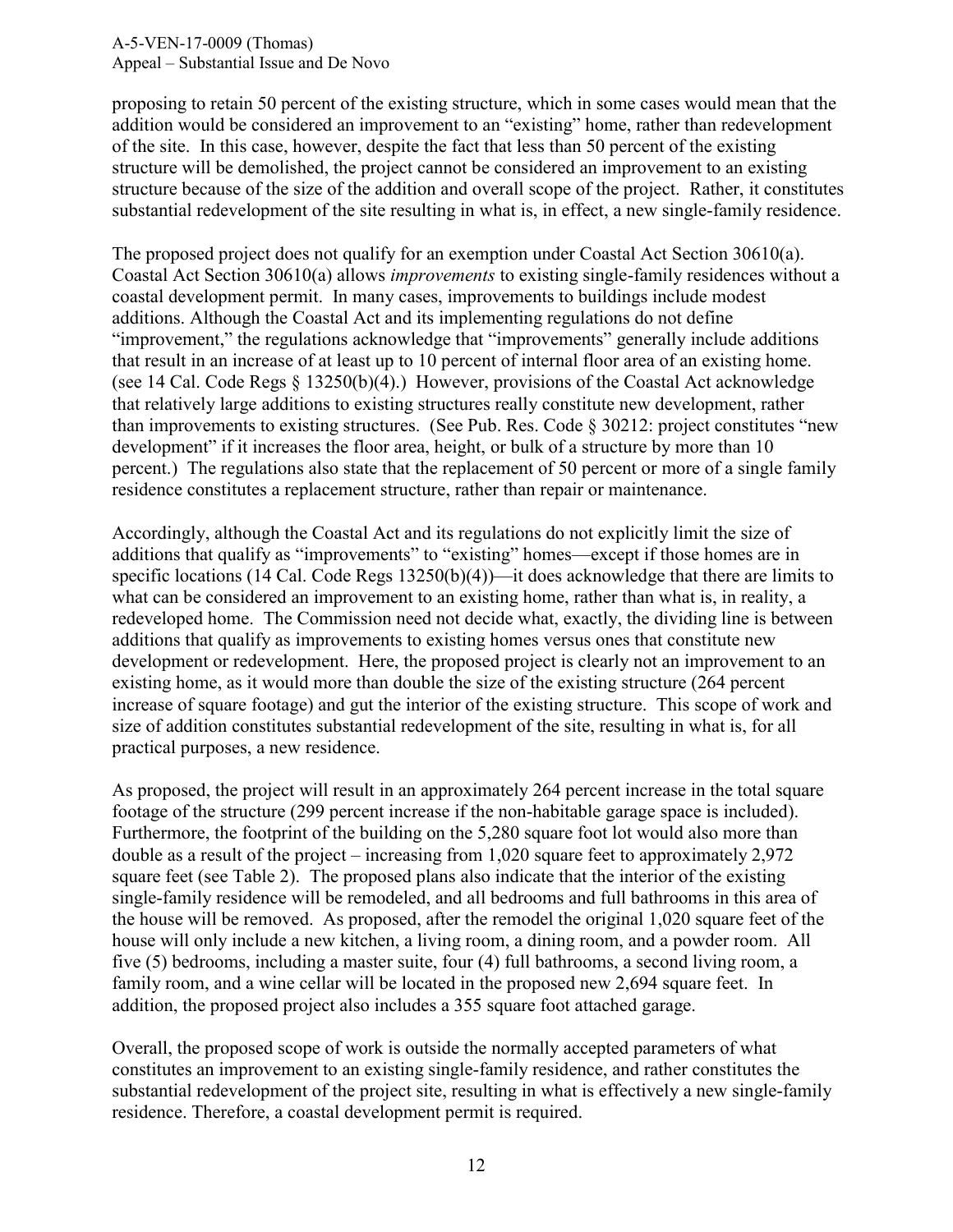| <b>Structure</b>    |                  |                 |                       |                 |
|---------------------|------------------|-----------------|-----------------------|-----------------|
|                     | <b>Existing</b>  | <b>Proposed</b> | <b>Proposed Final</b> | Percentage      |
| Component           | <b>Structure</b> | Change          | Project               | <b>Increase</b> |
| Square footage      | 1,020            | $2,694*$        | 3,714                 | 264%            |
| Footprint (sq. ft.) | 1,020            | 1,952           | 2,972                 | 191%            |
| Height (ft.)        | 13' 4''          | 16'8"           | 30                    | 125%            |
| $#$ of Stories      |                  |                 |                       | 100%            |

|  | Table 2: Comparison of Existing Structure versus Proposed Structure |
|--|---------------------------------------------------------------------|
|  |                                                                     |

\*only includes habitable space/proposed attached garage space not included

Other issues raised by the appeal, such as claims that the city's Mello Act determinations are improper and that the home will be out of character with the neighborhood, are not proper bases for appeal but would be relevant to a coastal development permit application processed by the City. That process should consider other development standards, including the size, mass, and scale of the structure, and parking and setback requirements. The City could also conduct a Mello analysis after determining the property history. The legally required process to address these issues is the coastal development permit application process, which the City is responsible for administering.

Therefore, the appeal raises a substantial issue as to conformity with the Chapter 3 policies of the Coastal Act because the development, which did not obtain a CDP, was erroneously processed as an exemption and has not yet been reviewed for conformity with the Chapter 3 policies of the Coastal Act.

Finally, in a letter dated November 3, 2016, and resubmitted as part of this appeal, the appellants assert that Commission staff gave advice on the manner in which the proposed development might be made to comply with coastal regulations, directly in contradiction to section 30335.1 of the Coastal Act. The appellants claim that "Staff worked with the Applicant to change the implementation of the law to fit the project, rather than changing the project to fit the law" (**[Exhibit 3](https://documents.coastal.ca.gov/reports/2017/5/f15e/f15e-5-2017-exhibits.pdf)**). Although this is not a valid ground for an appeal, per section 30602, the following clarification is meant to assist appellants in understanding this issue. Generally, and in the case of this project, staff assists applicants with the procedures surrounding the Coastal Act and with the understanding of its policies. As stated previously, on April 25, 2016 and May 23, 2016, the applicant and agent (at the time) met with Commission staff to clarify the procedures for moving forward with the application, which by necessity required a discussion of what types of development qualified for a Coastal Exemption and potential options (such as obtaining a local coastal permit) as they moved forward with the proposed project. At the time, staff indicated that additions to existing single-family residences typically qualify for exemptions from coastal development permits. Additionally, appellants misconstrue section 30335.1, which does not require Commission staff to provide only procedural, non-substantive, assistance to the City or to applicants for permits. Rather, section 30335.1 does not prohibit the Commission or its staff from coordinating with or working with applicants, but only limits the Commission staff's ability to assist applicants and other interested parties during the public hearing when the Commission is scheduled to act on a pending matter. Any other reading of the provision would both do a disservice to the public and greatly hinder the Commission staff's ability to do its job, which includes providing assistance to applicants with matters pending before the Commission.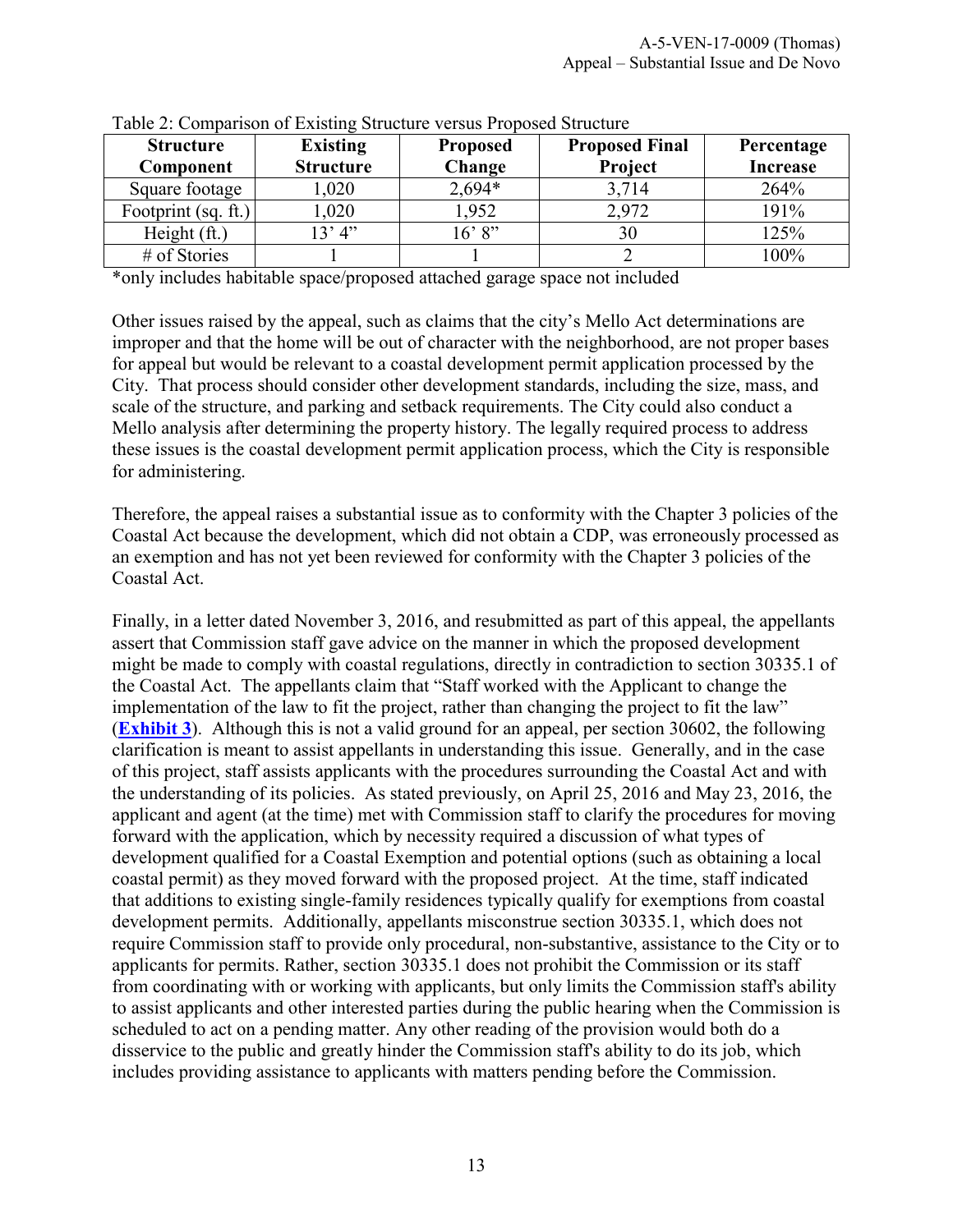Applying the five factors listed in the prior section clarifies that the appeal raises "a substantial issue" with respect to the Coastal Act's exemption provisions and therefore with Chapter 3 of the Coastal Act. The appeal thus meets the substantiality standard of Section 30625(b)(1).

The first factor is the degree of factual and legal support for the local government's decision that the development is exempt from CDP requirements. The City used detailed plans in its determination to issue a coastal exemption for this project. According to the plans approved by the City, the scope of work includes the construction of a two-story, 2,694 square foot addition and attached 355 square foot garage to the rear of the existing single-family residence with an interior remodel. The scope of work and accompanying demolition plans also show less than 50 percent of the existing house being demolished, removed, or modified. However, in this case, the amount of demolition is not determinative of whether the project qualifies as an improvement to an existing home or whether it qualifies as new development. In many circumstances, a proposed addition would be considered an "improvement" to an existing residential unit; however, this project will increase the size of a the existing house from 1,020 square feet to 3,714 square feet– far more than double the size of the existing house. The proposed plans also indicate that the interior of the existing single-family residence will be almost completely remodeled, and all bedrooms and full bathrooms in this area of the house will be removed. As proposed, after the remodel the original 1,020 square feet of the house will only include a new kitchen, a living room, a dining room, and a powder room. All five (5) bedrooms, including a master suite, four (4) full bathrooms, a second living room, a family room, and a wine cellar will be located in the proposed new 2,694 square feet. In addition, the proposed project also includes a 355 square foot attached garage.

The locally approved development would result in the substantial redevelopment of the project site resulting in what is effectively a new 3,714 square foot, two-story single-family residence. Such a large addition and renovation does not constitute an improvement to an existing home and requires a coastal development permit under section 30610 of the Coastal Act and the Commission's regulations, as noted above. The City staff did retain copies of the plans for the proposed development and provided them to Commission staff to review in order to determine whether the City properly determined that the proposed development was exempt. While this provided factual support for the City's determination that the project would involve demolition of less than 50 percent of the existing home, the City's exemption decision did not have adequate legal support. The City made its exemption decision on December 10, 2015, more than a month after the Commission found substantial issue on an exemption determination for a project similar to this one where a very large addition was proposed to a modest-sized home. (See A-5-VEN-16-0081; Commission found Substantial Issue on November 3, 2016). The City should have been guided by the Commission's decision on that matter, as required by Coastal Act section 30625(c). The proposed project, which would more than double the size of the structure, is not an improvement to an existing structure, but rather is the construction of a new single-family residence. Therefore, the Coastal Commission finds that the City did not have an adequate degree legal support for its exemption determination.

The second factor is the extent and scope of the development as approved or denied by the local government. The extent and scope of the locally approved development is clear because there are City-approved plans available to determine the scope (**[Exhibit 4](https://documents.coastal.ca.gov/reports/2017/5/f15e/f15e-5-2017-exhibits.pdf)**). Based on the project description and plans, the City was able to determine that less than 50 percent of the existing single-family residence would be removed during this project, which in many cases does not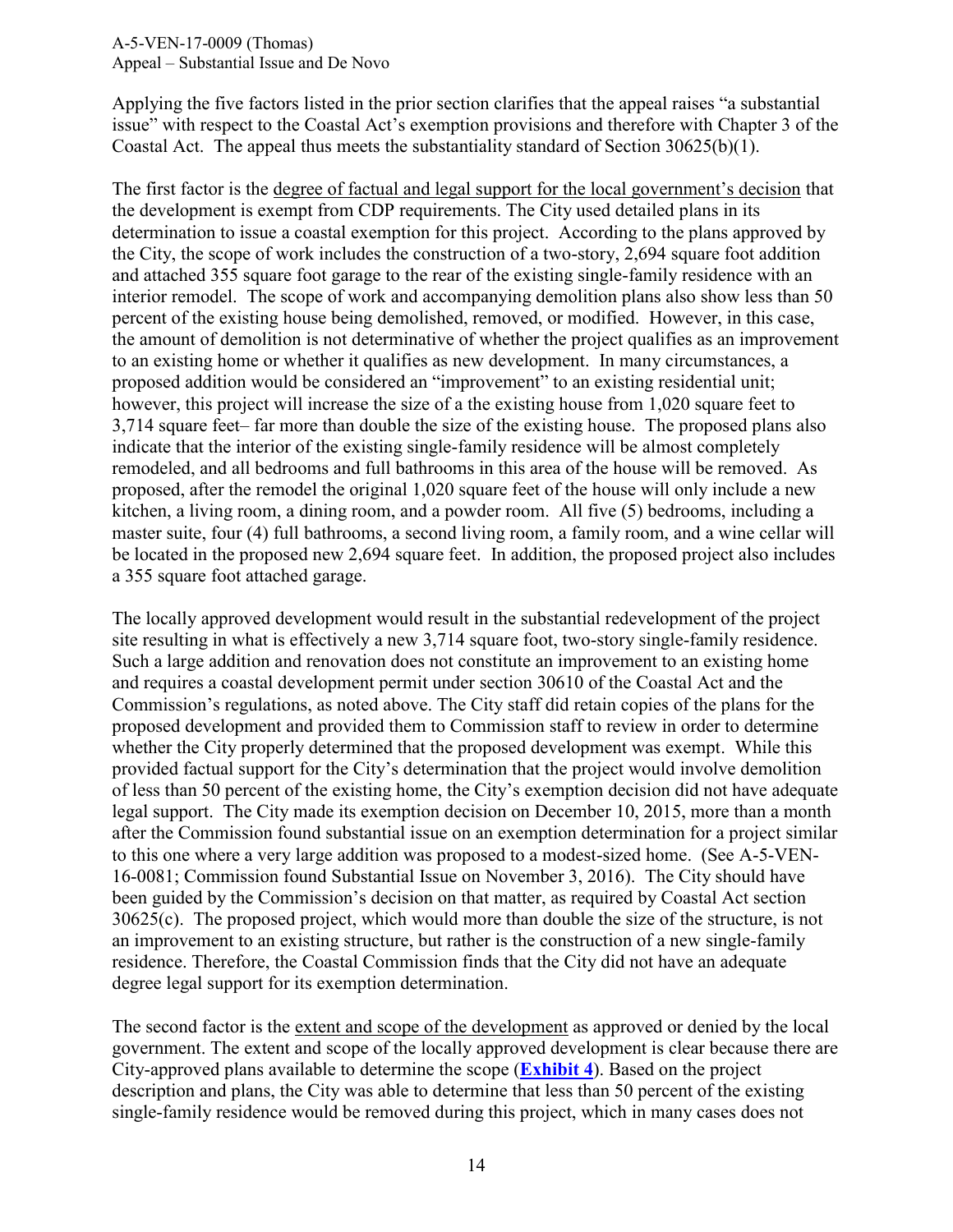exceed the limitation to be eligible for a coastal exemption. However, in this case, it is not a question of the amount of demolition, but whether this project constitutes new development due to the size of the addition and the sizable extent and scope of the project. The proposed project will more than double the size of the existing house, and as proposed, the original 1,020 square feet of the house will only include a new kitchen, a living room, a dining room, and a powder room. All five (5) bedrooms, including a master suite, four (4) full bathrooms, a second living room, a family room, and a wine cellar will be located in the proposed new 2,694 square feet. In addition, the proposed project would demolish the existing detached garage and construct a new 355 square foot attached garage. The project will result in a new 3,714 square foot, two-story single-family residence with attached 355 square foot garage. So while the full extent and scope of the City-approved project was reviewed by the City, the Coastal Commission finds that the project, as proposed, will result in the substantial redevelopment of the project site, resulting in the construction of what is effectively a new single-family residence.

The third factor is the significance of the coastal resources affected by the decision. However, this factor is directly tied to the Chapter 3 policies of the Coastal Act, which, as stated in previous sections, are not relevant when considering appeals of coastal exemptions. Rather, in the case of appeals of coastal exemptions, the Commission must determine if there is factual and legal support for the local government's decision that the development can be authorized without a coastal development permit pursuant to Section 30610 of the Coastal Act and Section 13250 of the California Code of Regulations. If the Commission determines that the City erred in their review of the coastal exemption and a coastal development permit is required, the project will be subject to review with consistency with Chapter 3 policies (and/or any relevant local coastal plan policies). Here, the primary coastal resource that could be affected by the locally approved project is community character, which is significant in Venice. If the project is returned to the City for a coastal development permit, the proposed development would be reviewed for consistency with the character of the surrounding area. Although not directly relevant to the resolution of this appeal, it is worth noting that the erosion of community character is a cumulative issue, and the City's cumulative exemption of numerous large-scale remodel and demolition projects has a significant impact on Venice's visual character. See, e.g., staff reports dated 1/28/16 and 3/24/16 for Appeal No. A-5-VEN-16-0005.

The fourth factor is the precedential value of the local government's decision for future interpretations of its LCP. The City does not currently have a certified LCP. Issuing exemptions for proposed projects like these that result in the construction of new larger residences circumvents the coastal development permit process and its requirement for public participation, and sets a bad precedent. As discussed above, significant adverse impacts to coastal resources would potentially occur if the City's coastal exemption process is inappropriately used to avoid the coastal development permit process, during which time the proposed development would be reviewed for consistency with the character of the surrounding area. Avoiding this process for development of large homes that may affect coastal resources would set a bad precedent. The perhaps over-generous use of the City's coastal exemption process in order to avoid obtaining a coastal development permit for new development is a recurring problem. [See California Coastal Commission meeting agenda for 4/14/16.]

The final factor is whether the appeal raises local issues, or those of regional or statewide significance. Although this appeal raises specific local issues, potentially exempting projects from the coastal development process that are not exempt pursuant to policies of the provisions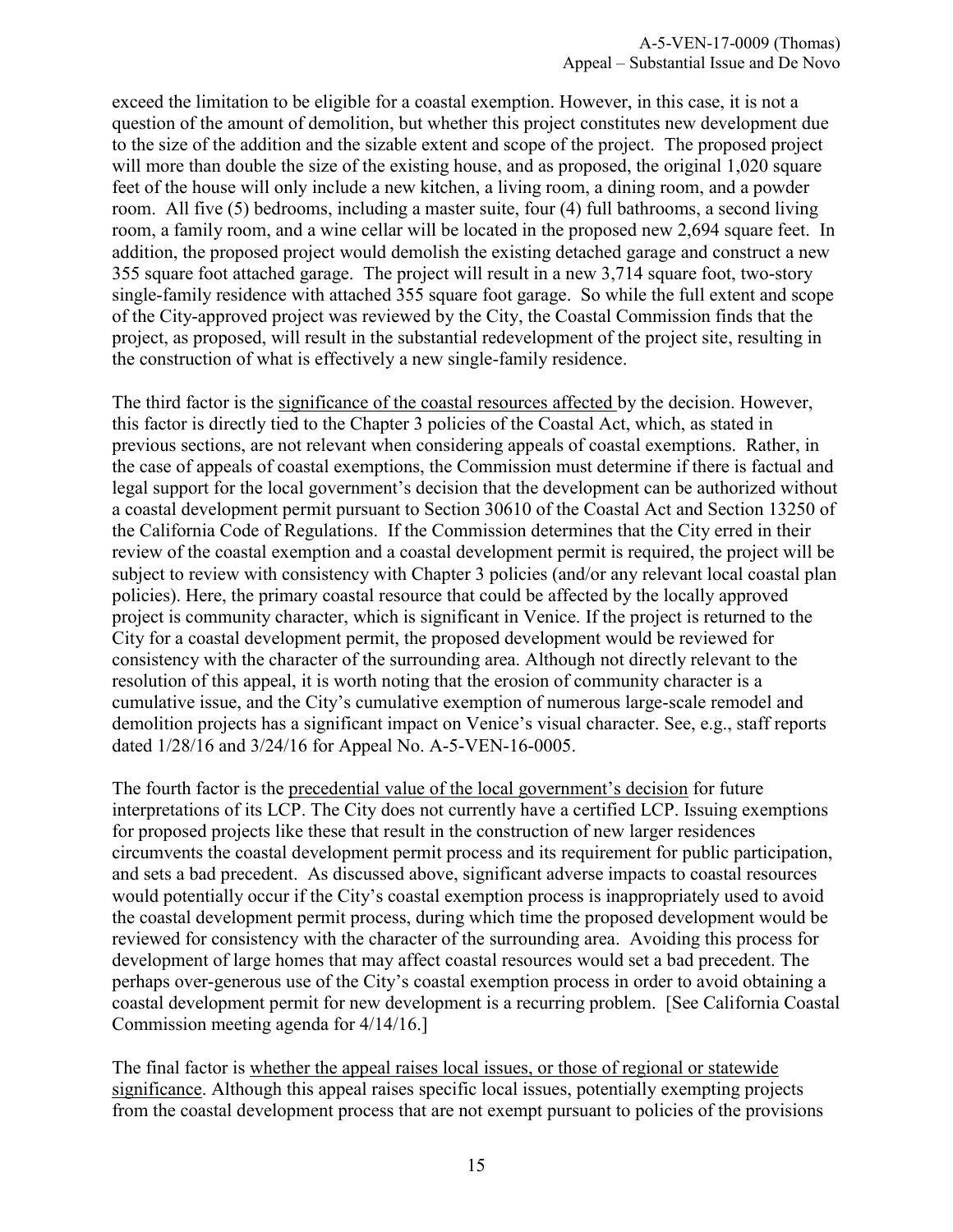of the Coastal Act will have potential negative and cumulative impacts to the coast if other local governments in the coastal zone apply their exemption authority in a similar manner. New structures must be properly reviewed through the local coastal development permit process and monitored by the City in order to protect coastal resources. Properly interpreting the scope of the exemptions contained in Coastal Act 30610 and its implementing regulations is unquestionably an issue of statewide significance. Therefore, the City's approval does raise issues of statewide significance.

In conclusion, the central issue for the appeal is whether the development constitutes an improvement to an existing home, and is therefore exempt from CDP requirements, or whether it constitutes the redevelopment of the project site, and therefore requires a local CDP. Because the evidence does not support exempting the proposed project from Coastal Act permitting requirements, the Commission finds that appeal A-5-VEN-17-0009 raises a substantial issue relative to Section 30610 of the Coastal Act and Section 13250 of the California Code of Regulations. Accordingly, Coastal Exemption No. A-5-VEN-17-0009 will be suspended upon the Commission's rejection of the motion that the appeal raises no substantial issue.

# <span id="page-15-0"></span>**VII. MOTION AND RESOLUTION – DE NOVO**

#### **Motion:**

*I move that the Commission approve Claim of Exemption No. A-5-VEN-17-0009 for the development proposed by the applicant* 

Staff recommends a **NO** vote. Failure of this motion will result in denial of the *claim of exemption* and adoption of the following resolution and findings. The motion passes only by affirmative vote of a majority of the Commissioners present.

#### **Resolution**:

*The Commission hereby denies the Claim of Exemption for the proposed development on the ground that the development is not exempt from the permitting requirements of the Coastal Act and adopts the findings set forth below.* 

# <span id="page-15-1"></span>**VII. FINDINGS AND DECLARATIONS – DE NOVO**

#### <span id="page-15-2"></span>**A. PROJECT DESCRIPTION**

The proposed project as documented on the project plans provided by the City of Los Angeles, is the construction of a 2,694 sq. ft. addition with 355 sq. ft. attached garage and 188 square foot carport to a 1,020 sq. ft., 1-story single-family dwelling with detached garage on a 5,280 square foot residentially-zoned lot in the Oakwood subarea of Venice, Los Angeles (**[Exhibit 4](https://documents.coastal.ca.gov/reports/2017/5/f15e/f15e-5-2017-exhibits.pdf)**). The foundation, framing and front façade of the existing structure will remain as is. The interior layout will be modified but the perimeter walls will remain as is except for the rear portion of the roof which will be modified for all necessary connections to new structure. The roof and siding will be replaced to match the new addition. The exiting detached garage is proposed to be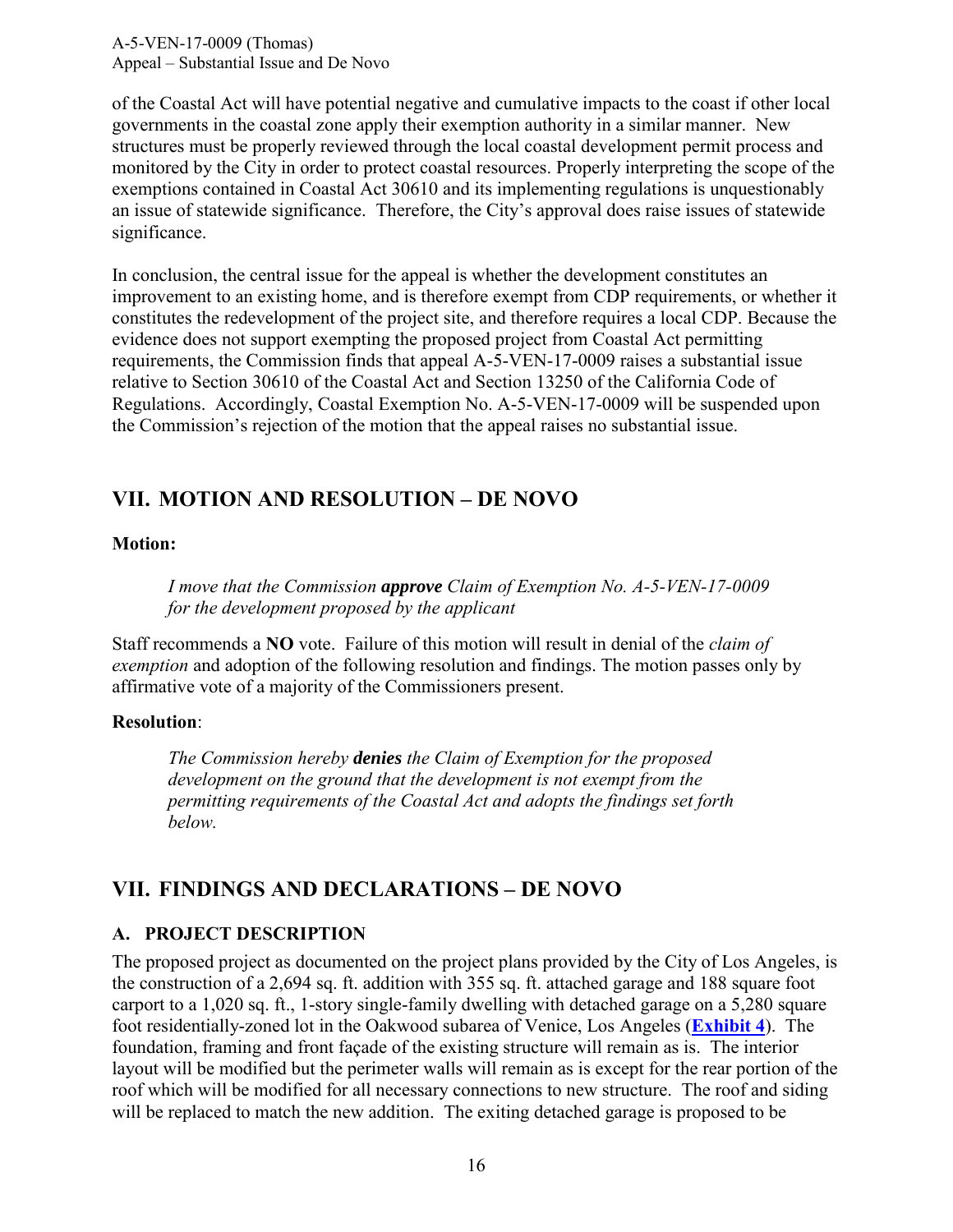demolished. The proposed project would result in a new 3,714 square foot, two-story, 25-foot high, single family residence with an attached 355 square foot garage and 188 square foot carport.

#### <span id="page-16-0"></span>**B. COASTAL DEVELOPMENT PERMIT REQUIREMENTS**

Section 30600(a) of the Coastal Act requires that anyone wishing to perform or undertake any development within the coastal zone shall obtain a coastal development permit. Development is broadly defined by Section 30106 of the Coastal Act, which states:

*"Development" means, on land, in or under water, the placement or erection of any solid material or structure; discharge or disposal of any dredged material or of any gaseous, liquid, solid, or thermal waste; grading, removing, dredging, mining, or extraction of any materials; change in the density or intensity of use of land, including, but not limited to, subdivision pursuant to the Subdivision Map Act (commencing with Section 664l0 of the Government Code), and any other division of land, including lot splits, except where the land division is brought about in connection with the purchase of such land by a public agency for public recreational use; change in the intensity of use of water, or of access thereto; construction, reconstruction, demolition, or alteration of the size of any structure, including any facility of any private, public, or municipal utility; and the removal or harvesting of major vegetation other than for agricultural purposes, kelp harvesting, and timber operations which are in accordance with a timber harvesting plan submitted pursuant to the provisions of the Z'berg-Nejedly Forest Practice Act of l973 (commencing with Section 45ll).* 

Construction, reconstruction, demolition, or alteration of the size of any structure in the coastal zone is development that requires a coastal development permit, unless the development qualifies as development that is authorized without a coastal development permit.

Coastal Act Section 30610 provides, in part:

*Notwithstanding any other provision of this division, no coastal development permit shall be required pursuant to this chapter for the following types of development and in the following areas:* 

*(a) Improvements to existing single-family residences; provided, however, that the commission shall specify, by regulation, those classes of development which involve a risk of adverse environmental effect and shall require that a coastal development permit be obtained pursuant to this chapter….* 

*(d) Repair or maintenance activities that do not result in an addition to, or enlargement or expansion of, the object of those repair or maintenance activities; provided, however, that if the commission determines that certain extraordinary methods of repair and maintenance involve a risk of substantial adverse environmental impact, it shall, by regulation, require that a permit be obtained pursuant to this chapter.*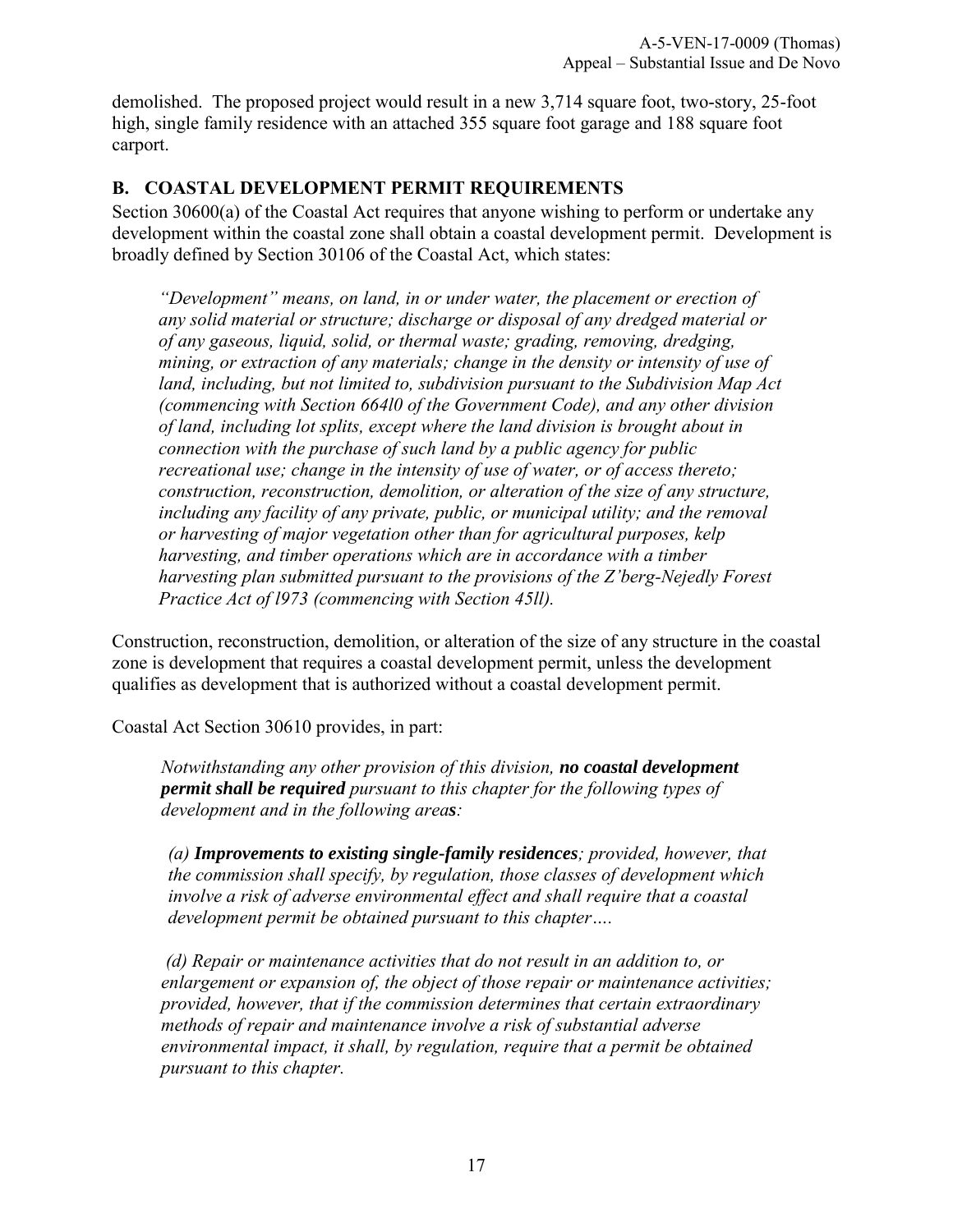Section13252 of the Commission's regulations provide, in relevant part:

*(b) Unless destroyed by natural disaster, the replacement of 50 percent or more of a single family residence, seawall, revetment, bluff retaining wall, breakwater, groin or any other structure is not repair and maintenance under Section 30610(d) but instead constitutes a replacement structure requiring a coastal development permit.* 

The grounds for this appeal are that the project is not exempt development as defined in the Coastal Act and, as such, the applicant must obtain a coastal development permit for the proposed development. Specifically, the appeal asserts that the development does not qualify as an improvement to an existing residence, and is thus not exempt per Section 13250. The applicant is proposing to retain 50 percent of the existing structure, which in some cases would mean that the addition would be considered an improvement to an "existing" home, rather than redevelopment of the site. In this case, however, despite the fact that less than 50 percent of the existing structure will be demolished, the project cannot be considered an improvement to an existing structure because the project would increase the total habitable square footage of the single-family residence by approximately 264 percent. This large increase in the size of the structure, which would more than double its size, is not considered an improvement to an existing structure, but would in fact result in what is effectively a new residential structure, thereby requiring a coastal development permit.

The proposed project does not qualify for an exemption under Coastal Act Section 30610(a). Coastal Act Section 30610(a) allows *improvements* to existing single-family residences without a coastal development permit. In many cases, improvements to buildings include modest additions. Although the Coastal Act and its implementing regulations do not define "improvement," the regulations acknowledge that "improvements" generally include additions that result in an increase of at least up to 10 percent of internal floor area of an existing home. (see 14 Cal. Code Regs § 13250(b)(4).) However, provisions of the Coastal Act acknowledge that relatively large additions to existing structures really constitute new development, rather than improvements to existing structures. (See Pub. Res. Code § 30212: project constitutes "new development" if it increases the floor area, height, or bulk of a structure by more than 10 percent.) The regulations also state that the replacement of 50 percent or more of a single family residence constitutes a replacement structure, rather than repair or maintenance.

Accordingly, although the Coastal Act and its regulations do not explicitly limit the size of additions that qualify as "improvements" to "existing" homes—except if those homes are in specific locations (14 Cal. Code Regs 13250(b)(4))—it does acknowledge that there are limits to what can be considered an improvement to an existing home, rather than what is, in reality, a redeveloped home. The Commission need not decide what, exactly, the dividing line is between additions that qualify as improvements to existing homes versus ones that constitute new development or redevelopment. Here, the proposed project is clearly not an improvement to an existing home, as it would more than double the size of the existing structure (264 percent increase of square footage) and gut the interior of the existing structure. This scope of work and size of addition constitutes substantial redevelopment of the site, resulting in what is, for all practical purposes, a new residence.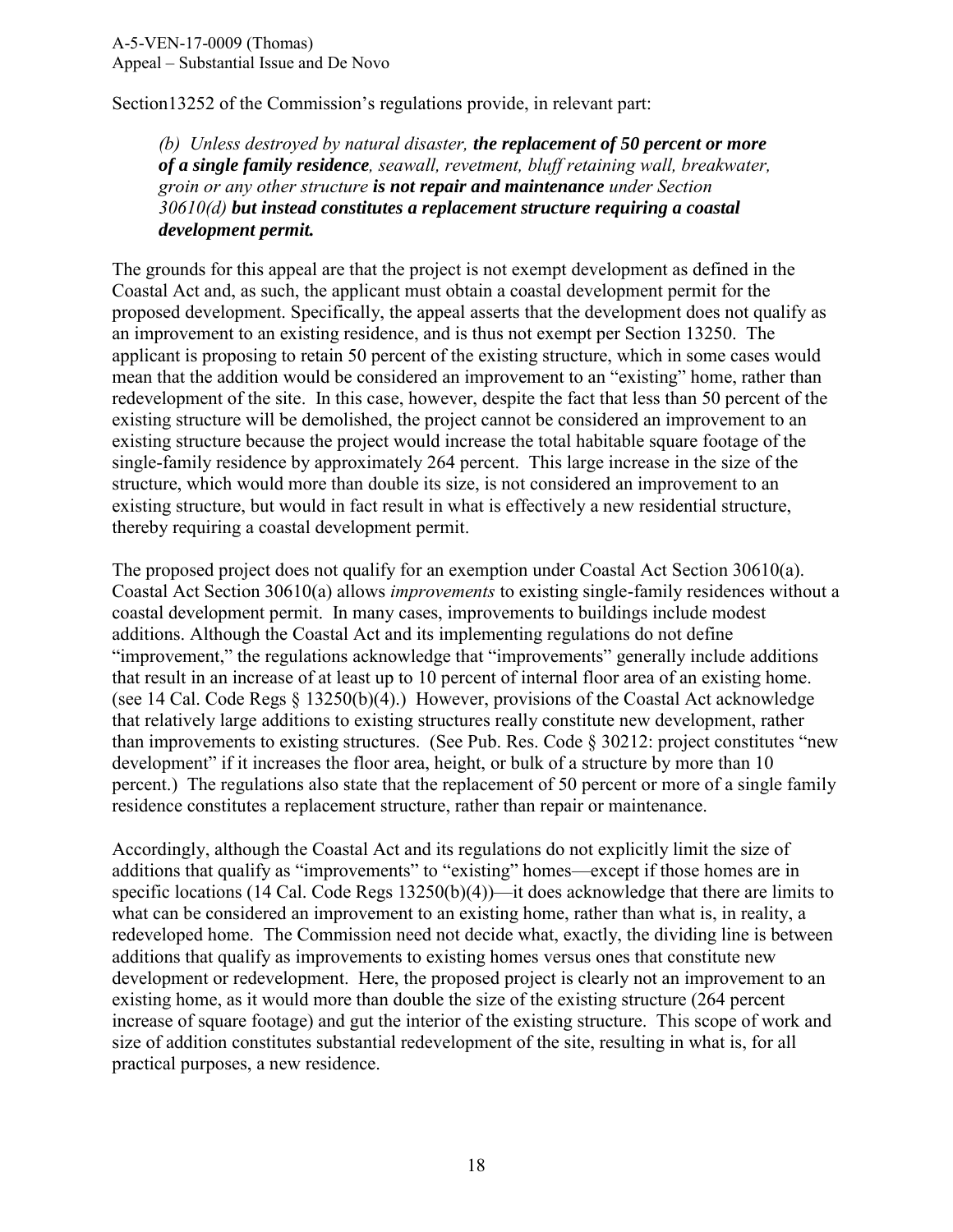As proposed, the project will result in an approximately 264 percent increase in the total square footage of the structure (299 percent increase if the non-habitable garage space is included); more than doubling the size of the residence. Furthermore, the footprint of the building on the 5,280 square foot lot would also more than double as a result of the addition – increasing from 1,020 square feet to approximately 2,972 square feet (see Table 3). The proposed plans indicate that the interior of the existing single-family residence will be remodeled, and all bedrooms and full bathrooms in this area of the house will be removed. In addition, as proposed, the original 1,020 square feet of the house will only include a new kitchen, a living room, a dining room, and a powder room. All five (5) bedrooms, including a master suite, four (4) full bathrooms, a second living room, a family room, and a wine cellar will be located in the proposed new 2,694 square feet. The proposed development would also include a new 355 square foot attached garage. Since the proposed project by itself will be far larger than the existing structure, this development cannot be considered an improvement to an existing home.

| <b>Structure</b><br>Component | <b>Existing</b><br><b>Structure</b> | <b>Proposed</b><br>Change | <b>Proposed Final</b><br>Project | Percentage<br><b>Increase</b> |
|-------------------------------|-------------------------------------|---------------------------|----------------------------------|-------------------------------|
| Square footage                | ,020                                | $2,694*$                  | 3,714                            | 264%                          |
| Footprint (sq. ft.)           | 1,020                               | 1,952                     | 2,972                            | 191%                          |
| Height (ft.)                  | 13' 4''                             | 16' 8''                   | 30                               | 125%                          |
| # of Stories                  |                                     |                           |                                  | 100%                          |

Table 3: Comparison of Existing Structure versus Proposed Structure

\*only includes habitable space/proposed attached garage space not included

For the reasons previously stated, the proposed project also does not qualify for an exemption under Coastal Act Section 30610(d). Coastal Act Section 30610(d) allows for repair and maintenance activities on existing single family residences so long as the repair and maintenance does not result in an addition to, or enlargement or expansion of, the single family home. The proposed project is for a much larger single-family residence.

While the current project is proposing to remove less than 50 percent of the existing structure, in this case, the question of demolition is not dispositive. Because the proposed project would significantly increase the size of the structure, it constitutes a substantial redevelopment of the project site rather than an improvement to a single-family residence. In past actions, the Commission has found that substantial redevelopment of a project in the Venice coastal zone is not exempt under any section or provision of the Coastal Act or the Commission's Regulations and requires a coastal development permit. Therefore, because the proposed project would result in the substantial redevelopment of the project site rather than an improvement to an existing home, resulting in what is effectively a new single-family residence, the project is not exempt development. As such, the applicant must obtain a coastal development permit for the proposed development.

Coastal Act Section 30600 Coastal Development Permit; Procedures Prior to Certification of Local Coastal Program, states:

*(a) Except as provided in subdivision (e), and in addition to obtaining any other permit required by law from any local government or from any state, regional, or local agency, any person as defined in Section 21066, wishing to perform or*